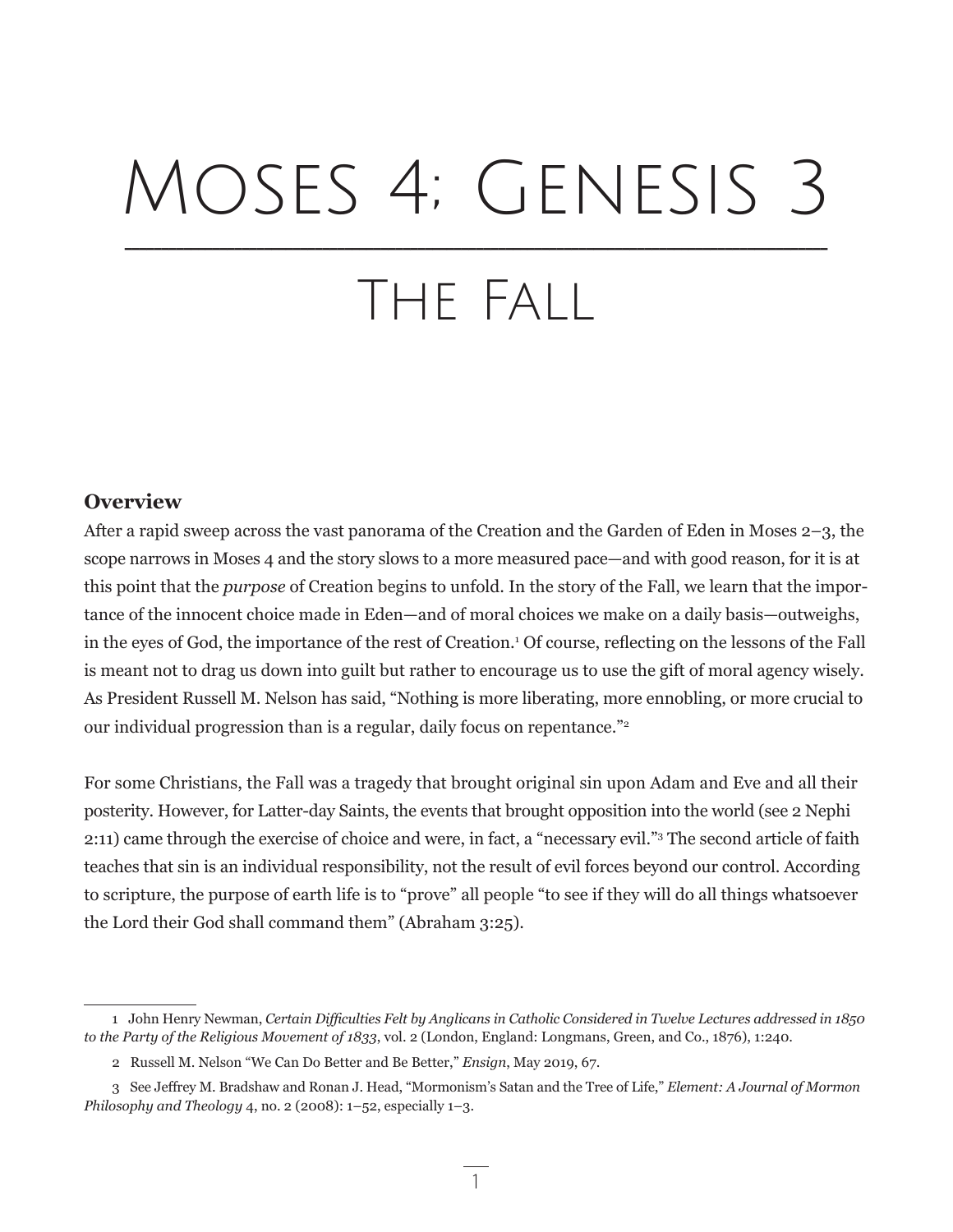The enabling grace and power of the Atonement of Jesus Christ provides the means to overcome sin and death and opens the way for human salvation and exaltation (see 2 Nephi 25:23). The test given by our temporary earthly probation requires a fallen world, one that the devil himself helped institute through his temptation in the Garden of Eden. In this chapter we will see how Satan, in his efforts to thwart Adam and Eve's progression, unknowingly advanced God's own plan.

Happily, Latter-day Saints like many fellow Christians know that the story of the Fall "is not an account of sin alone but a drama about becoming a being who fully reflects God's very own image. Genesis is not only about the origins of sin; it is also about the foundations of human perfection. The work that God has begun in creation, he will bring to completion."4 As we will see in chapters 5–8, the book of Moses follows the story of the Fall with the story of how "the Gospel began to be preached, from the beginning, being declared by holy angels sent forth from the presence of God, and by his own voice, and by the gift of the Holy Ghost. And thus all things were confirmed unto Adam, by an holy ordinance" (Moses 5:58–59).

## *Source*

Book of Moses Minute by Jeffrey M. Bradshaw

## *Related verses*

Moses 4; Genesis 3

## **Moses 4:1–2. Satan Opposes Jehovah in the Premortal Council**

*4:1. "here am I, send me."* BYU professors Richard Draper, Kent Brown, and Michael Rhodes noted that the Jewish meaning of this statement is "that the speaker is in the right path, ready to do the Lord's bidding."5 However, when Satan said, "Here am I, send me" (verse 1), his intentions were clearly in direct opposition to God's. This means that his words were false in spirit—demonstrating that the devil was "a liar from the beginning" (Doctrine and Covenants 93:25).

In addition, since Jesus Christ was already known by all to be God's "Beloved and Chosen from the beginning" (Moses 4:2), the fact that Satan sought to answer the call was itself a direct challenge to the Father. BYU professor Brent Top correctly concluded that "the Father's question 'Whom shall I send?' was ...

<sup>4</sup> Gary A. Anderson, *The Genesis of Perfection: Adam and Eve in Jewish and Christian Imagination* (Louisville, KY: Westminster John Knox, 2001), 8. See also Moses 1:39.

<sup>5</sup> Richard D. Draper, S. Kent Brown, and Michael D. Rhodes, *The Pearl of Great Price: A Verse-by-Verse Commentary* (Salt Lake City, UT: Deseret Book, 2005), 38; compare Genesis 22:1; Isaiah 6:8; Acts 9:10; Abraham 3:27.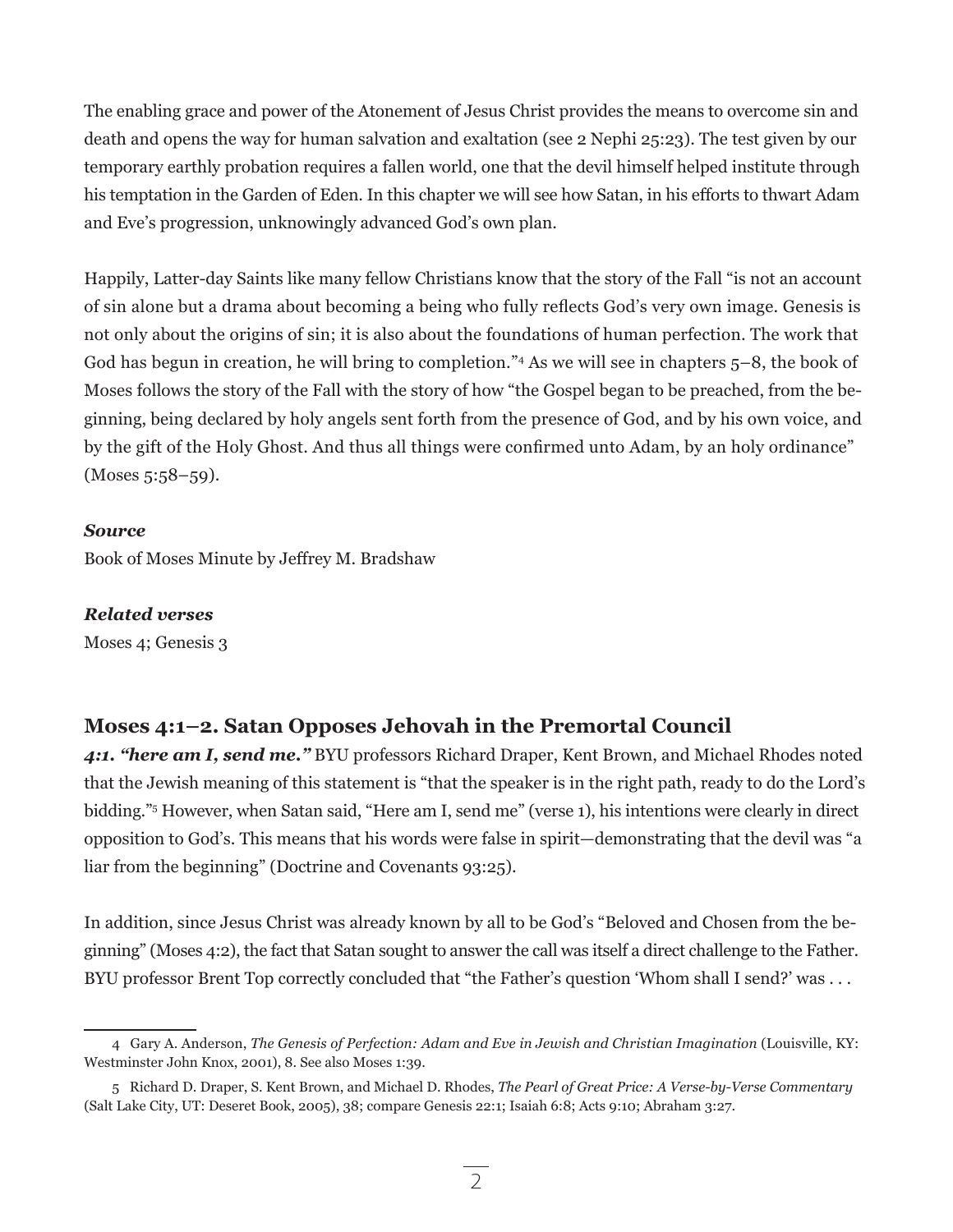a call for our commitment and common consent rather than a request for résumés."6 Note also that Satan's self-centeredness is fittingly reflected in the wording of his proposal. With passionate rapid-fire delivery, he repeats the pronouns *I* and *me* six times in the short span of half a verse.

*4:1. "I will redeem all mankind, that one soul shall not be lost."* Joseph Smith clarified this frequently misunderstood statement in one of his discourses. William Clayton, in his rough notes of the discourse, recorded, "The contention in Heaven was—Jesus said there would be certain souls that would not be saved; and the Devil said he could save them all."7 In comparing William Clayton's notes with those of others who heard Joseph Smith's discourse, additional details make it clear that the "contention in Heaven" was *not* about whether ordinary souls could make it to heaven if they were forced to be obedient in all things, as Latter-day Saints sometimes mistakenly teach. Rather, the contention in heaven had to do with Satan falsely claiming that he could save *even those who would commit the unpardonable sin*. According to George Laub's notes, Joseph Smith said that Satan "boasted of himself saying, 'Send me, I can save all, *even those who sinned against the Holy Ghost*.'"<sup>8</sup> Contradicting Satan's boast, Jesus Christ said he would "save all *except the sons of perdition*."9 In other words, Jesus knew that through the gift of His Atonement, everyone *but* the sons of perdition could be "resurrected to [at least] a telestial glory, escaping the second, spiritual death."10

These statements raise a question: what must a person do to commit the unpardonable sin? The Church does *not* teach that an "individual who receives a witness of the Holy Ghost and then falls away or becomes less active in the Church is . . . guilty of the unpardonable sin."11 Rather, Joseph Smith taught that such a person "must receive the Holy Ghost, have the heavens opened unto him, and know God, and then sin against him."12 Thus, the kind of knowledge against which such persons tragically rebel is so sure and certain that very few mortals will ever qualify in this life to become sons of perdition. None

10 Bruce R. McConkie, *The Promised Messiah: The First Coming of Christ* (Salt Lake City, UT: Deseret Book, 1978), 271–275.

<sup>6</sup> Brent L. Top, *The Life Before: How Our Premortal Existence Affects Our Mortal Life* (Salt Lake City, UT: Deseret Book, 1988), 109.

<sup>7</sup> Joseph Smith Jr., April 7, 1844, in Joseph Fielding Smith, comp., *Teachings of the Prophet Joseph Smith* (Salt Lake City, UT: Deseret Book, 1969), 357.

<sup>8</sup> Eugene England, "George Laub's Nauvoo Journal," *BYU Studies* 18, no. 2 (Winter 1978): 172; emphasis added and spelling and punctuation modernized.

<sup>9</sup> Wilford Woodruff Journal, April 7, 1844, in Andrew F. Ehat and Lyndon W. Cook, comps. and eds., *The Words of Joseph Smith: The Contemporary Accounts of the Nauvoo Discourses of the Prophet Joseph* (Provo, UT: Religious Studies Center, Brigham Young University, 1980), 347; emphasis added and spelling and punctuation standardized.

<sup>11</sup> *Book of Mormon Seminary Teacher Manual* (Salt Lake City, UT: Church of Jesus Christ of Latter-day Saints, 2017), https://churchofjesuschrist.org/study/manual/book-of-mormon-seminary-teacher-manual-2017/introduction-to-the-book -of-alma/lesson-96-alma-39.

<sup>12</sup> Joseph Smith Jr., in *History of the Church* (Salt Lake City, UT: Deseret Book, 1978), 6:314.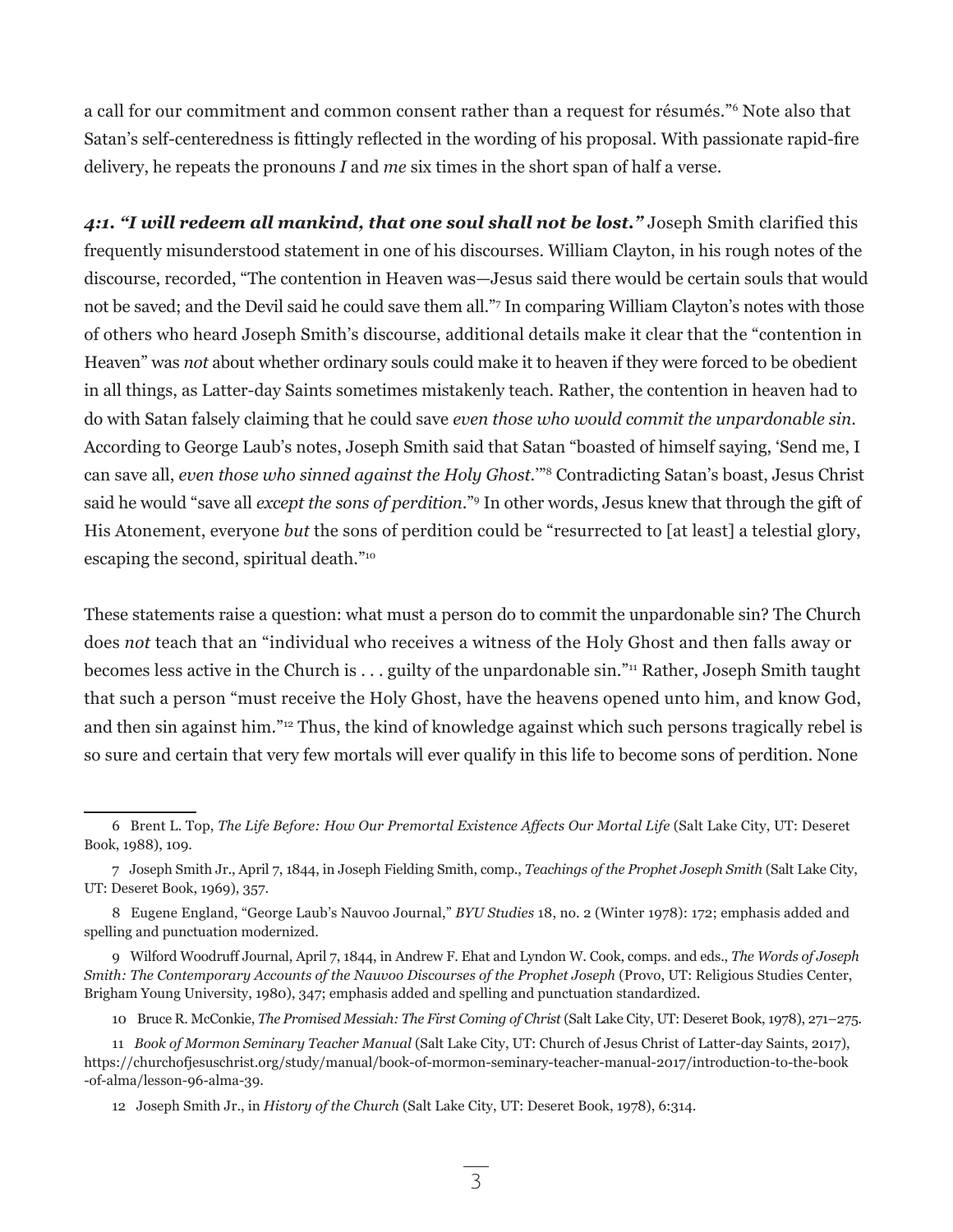of us should worry that we have committed the unpardonable sin and are beyond the reach of forgiveness through Christ's Atonement.

In short, Joseph Smith understood that when Satan proposed to "save all," he was not thinking broadly, as Jesus did, about how to help all of God's children attain a kingdom of glory but rather seems to have been focused on a narrow, selfish, and farfetched proposal whose stated objective was to "save" the sons of perdition. In trying to do away with the need for the Atonement, Satan sought "to redeem . . . all in their sins."<sup>13</sup> Of course, this impossible option would have been most appealing to those spirits who mistakenly thought they might benefit from it—namely, those who were already leaning toward the unpardonable sin, including, of course, Satan himself.

## *Source*

Book of Moses Minute by Jeffrey M. Bradshaw

## *Related verses*

Moses 4:1–4

## **Moses 4:3–4. Satan Rebels and Is Cast Down**

*4:3. "Satan rebelled against me, and sought to destroy the agency of man."* Latter-day Saints sometimes mistakenly assume that when Satan "sought to destroy the agency of man" his plan was to "save" all people by forcing them to obey the Father's law. Yet, Elder Dallin H. Oaks has taught that though it is possible for our *freedom* to be curtailed, "no person or organization can take away our *free agency*."14 For this reason, the idea that Satan was proposing forced obedience, an idea that has no other basis in scripture, seems unlikely. Besides its logical impossibility, it is difficult to imagine that the devil could have won followers for such an unworkable plan. Thus we wonder: could there be something other than forced obedience behind Satan's plan to destroy the agency of humankind?

Our best clues to another option might be found in the story of Adam and Eve in the Garden of Eden. To begin with, we might presume that his deception of Adam and Eve in the garden was an attempt to continue on earth, insofar as possible, the same strategy Satan had proposed in heaven. For example, might we see the his efforts in heaven to destroy the agency of humankind and to "save" us in our sins

<sup>13</sup> Orson Pratt, in *Journal of Discourses*, 26 vols. (London, England: Latter-day Saints' Book Depot, 1854–1886), 21:288.

<sup>14</sup> Dallin H. Oaks, "Free Agency and Freedom" (Brigham Young University fireside, October 11, 1987), speeches.byu.edu; emphasis added.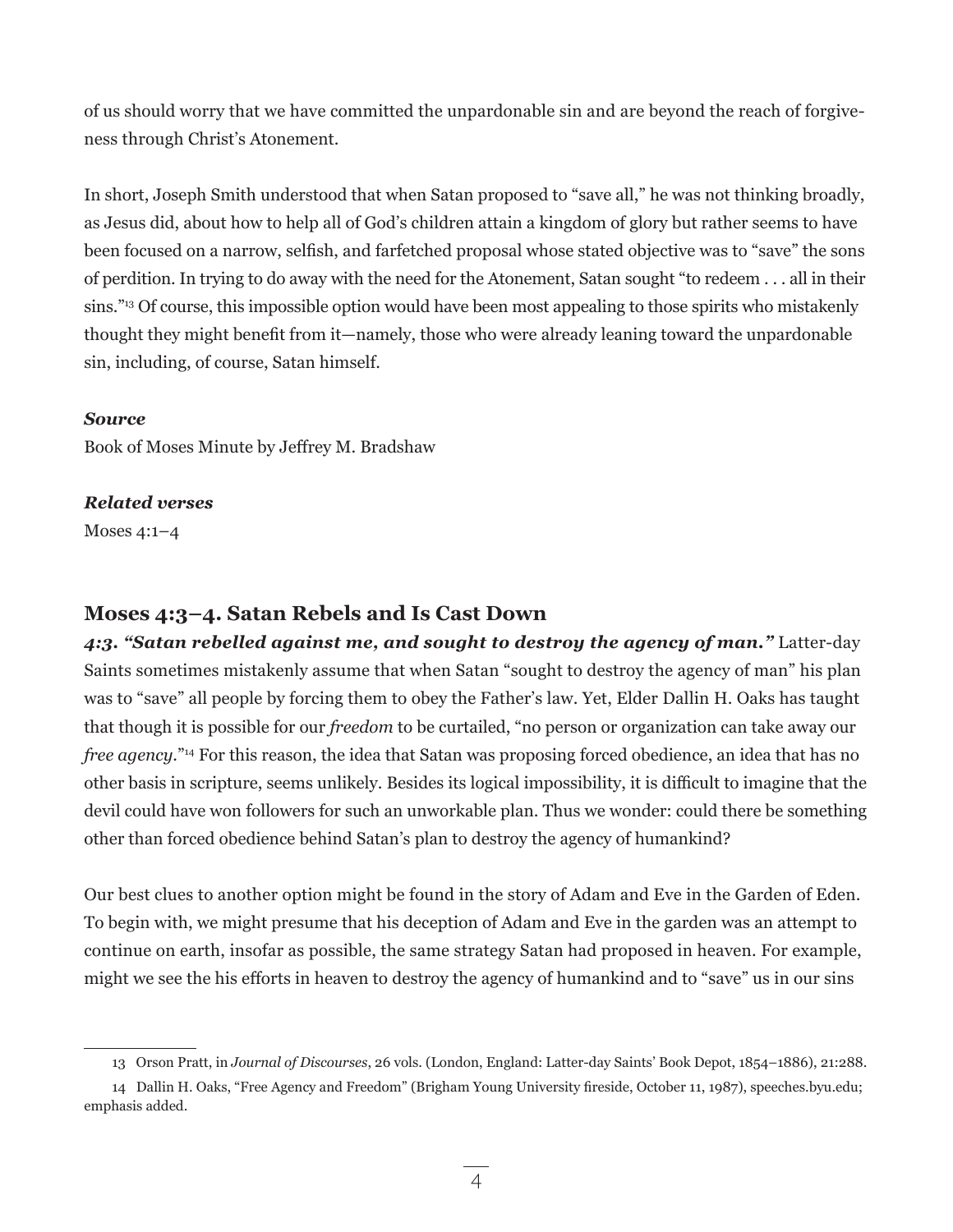as something he would have liked to put into motion on earth by getting Adam and Eve to eat the fruit of the tree of life immediately after eating the fruit of the tree of knowledge?

Alma gave us a hint of the danger of this possibility when he explained, "For behold, if Adam had put forth his hand immediately, and partaken of the tree of life, he would have lived forever, according to the word of God, having no space for repentance; yea, and also the word of God would have been void, and the great plan of salvation would have been frustrated" (Alma 42:5; compare Alma 12:26). Had this action been allowed, there would have been no "probationary time" (Alma 42:4)—hence no opportunity to exercise agency—before the spirits of Adam and Eve were forever united with an immortal body (see Alma 12:21–27; Doctrine and Covenants 132:19). In short, if Adam and Eve had taken the fruit of the tree of life immediately after having eaten from the tree of knowledge, they would have been "forever miserable," having become immortal in their fallen state (Alma 12:26). Satan's objectives to "save" Adam and Eve "in their sins" and to "destroy their agency" would have been achieved.

*4:3. "I caused that he should be cast down."* Although Moses 4:6 and Abraham 3:28 say only that "many" followed Satan, Doctrine and Covenants 29:35, like Revelation 12:4, is more specific: the Lord said that Satan persuaded "a third part of the hosts of heaven." However, the phrase "a third part" in scripture usually seems to describe a rough qualitative division between three different groups rather than a precise, mathematically calculated total. It seems possible that the fraction was not anything near 33.3 percent of all God's children.

*4:4. "father of all lies, to deceive and to blind men, and to lead them captive at his will, even as many as would not hearken unto my voice."* This brilliant description is an "announcement of plot"15 for what will follow in the account of the Fall: Satan will lie to Eve in order to *deceive* her; her eyes will not suddenly be opened with the wisdom he promised, but rather she will become *blind* to her true situation; and she and Adam will be figuratively *led captive* in a vain effort to hide their transgression. All this because they did not *hearken* to (= obey) the voice of the Lord.

## *Source*

Book of Moses Minute by Jeffrey M. Bradshaw

## *Related verses*

Moses 4:3–4

<sup>15</sup> This is in the spirit of similar announcements of plot in Genesis that are brilliantly described in Laurence A. Turner, *Announcements of Plot in Genesis* (Sheffield, England: JSOT Press, 1990).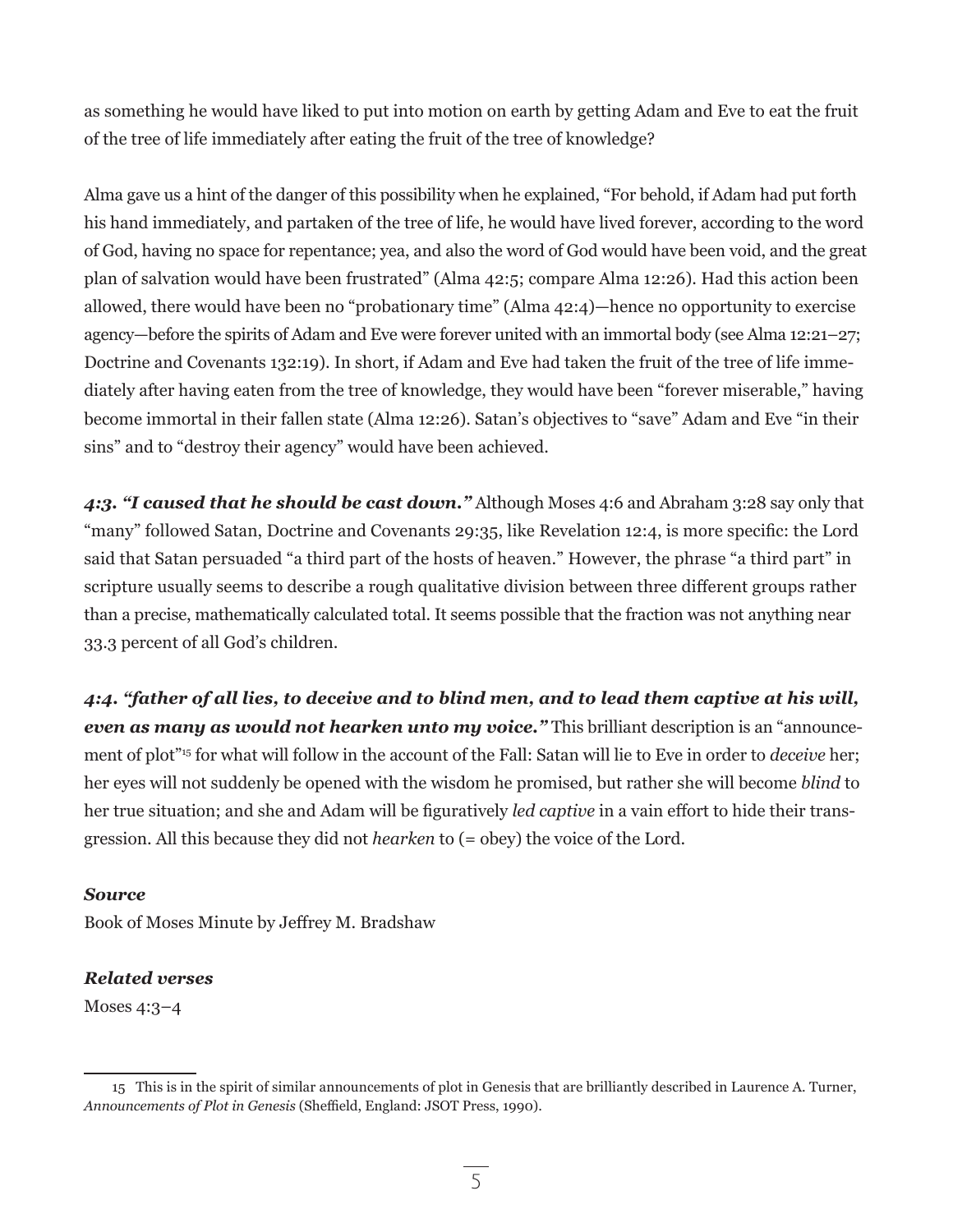## **Moses 4:5–12; Genesis 3:1–6. Transgression of Eve**

*4:5; 3:1. "the serpent was . . . subtle."* In this context, the Hebrew term for "subtle" has to do with the ability to make something appear one way when it is actually another. For example, note that the serpent is a symbol of Christ and His life-giving power.<sup>16</sup> However, in the Garden of Eden Satan appears as a serpent, deceptively bringing death, not life. Explaining further, Richard Draper, Kent Brown, and Michael Rhodes explained that Satan "has effectively come as the Messiah, offering a promise that only the Messiah can offer, for it is the Messiah who will control the powers of life and death and can promise life, not Satan."17 Not only has the devil come in guise of the Holy One, but he also seems to have deliberately appeared, without authorization, in a most sacred place. Since Jewish and early Christian traditions see the tree of knowledge as a symbol for the veil of the sanctuary,<sup>18</sup> it appears that Satan has positioned himself, in extreme sacrilegious effrontery, as the very keeper of the gate. Thus, as BYU professor Catherine Thomas wrote, Eve was persuaded to take the fruit "from the wrong hand, having listened to the wrong voice."<sup>19</sup>

*4:9; 3:3. "tree . . . in the midst of the garden."* The vague reference to the tree paves the way for more confusion. Whereas the previous narrative explicitly disclosed to the reader only that the tree of life was in the "midst" (the translation of the Hebrew word for "center") of the garden (Moses 3:9), Eve's statement reveals that the tree of knowledge must have been located in the same general area.<sup>20</sup> While the devil—and the scripture reader—know that there are two special trees "in the midst" of the garden, only one of them seems now to be visible to Eve. Ancient traditions and modern scholarship suggest that this is because the tree of knowledge hides (that is, veils) her view of the tree of life.<sup>21</sup> Satan will exploit this confusion to make the tree of knowledge appear to Eve as if it were the tree of life instead (see Moses  $5:9-11$ ).<sup>22</sup>

*4:10; 3:4. "Ye shall not surely die."* The Hebrew version of this difficult phrase has been misunderstood by some readers to mean that Satan was telling the truth, letting Eve know that the consequences of

21 See Jeffrey M. Bradshaw, *In God's Image and Likeness 1: Creation, Fall, and the Story of Adam and Eve*, rev. ed., 2 vols. (Salt Lake City, UT: Eborn Books, 2014), 252.

<sup>16</sup> See Numbers 21:8–9; John 3:14–15; 2 Nephi 25:20; Alma 33:19.

<sup>17</sup> Richard D. Draper, S. Kent Brown, and Michael D. Rhodes, *The Pearl of Great Price: A Verse-by-Verse Commentary* (Salt Lake City, UT: Deseret Book, 2005), 43.

<sup>18</sup> See St. Ephrem the Syrian, *Hymns on Paradise*, trans. Sebastian Brock (Crestwood, New York: St. Vladimir's Seminary Press, 1990), hymn III:5, p. 92.

<sup>19</sup> M. Catherine Thomas, "Women, Priesthood, and the At-one-ment," in *Spiritual Lightening: How the Power of the Gospel Can Enlighten Minds and Lighten Burdens*, ed. M. Catherine Thomas (Salt Lake City, UT: Deseret Book, 1996), 53.

<sup>20</sup> Thus, the *Zohar* says that the tree of knowledge was "not *precisely* in the middle" (Daniel C. Matt, trans., *The Zohar: Pritzker Edition*, vol. 1 [Stanford, CA: Stanford University Press, 2004], 220n921, Be-Reshit 1:35a).

<sup>22</sup> Margaret Barker, "Where Shall Wisdom Be Found?," Department for External Church Relations of the Moscow Patriarchate, accessed December 24, 2007, http://orthodoxeurope.org/page/11/1/7.aspx.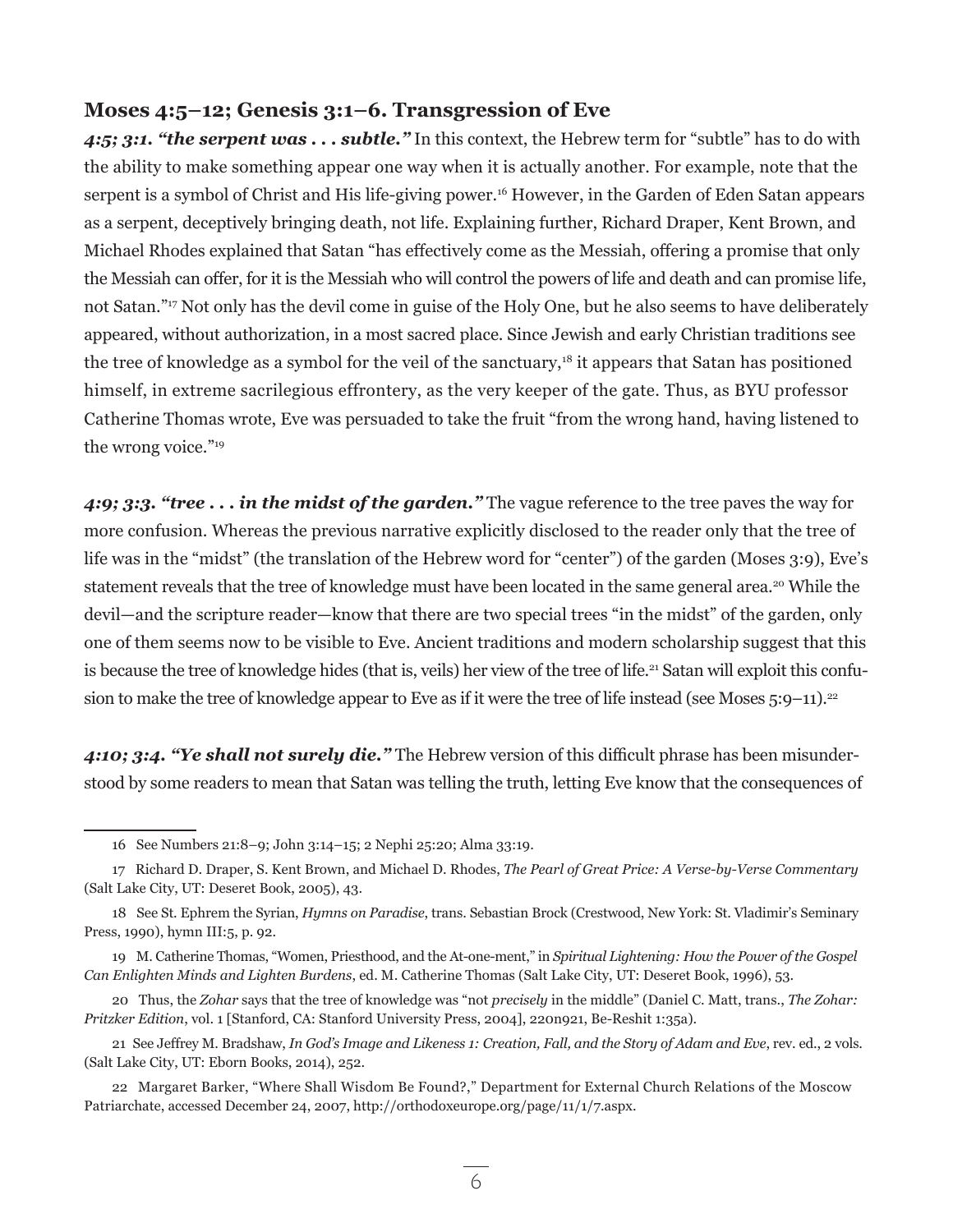death in eating of the fruit would be only temporary. However, the repetition of the verb in the Hebrew text underlying the English translation (literally, "*dying*, ye shall not *die*") is always used as a way of making the negation ("not") even stronger. In other words, it changes the meaning "you shall *not* die" to something like "you shall *surely* not die" or "you shall *absolutely not* die." With this correct understanding of the Hebrew, we can see that Satan's deceptive statement is completely false.

*4:11; 3:5. "ye shall be as gods."* It was true that through the fruit Adam and Eve would begin to acquire an attribute of discernment possessed by God Himself. However, the devil's claim is at best a deceptive half-truth because it falsely implies that the couple would attain godhood through the mere act of eating the fruit. In reality, "partaking of the forbidden fruit was only the beginning of that process."<sup>23</sup>

*4:12; 3:6. "she took of the fruit."* What was the nature of the forbidden fruit? Hugh Nibley concluded that since the tree was called the tree of knowledge, "knowledge is certainly more logical" as the object of temptation than would have been a piece of actual fruit. He further explained, "Satan disobeyed orders when he revealed certain secrets to Adam and Eve, not because they were not known and done in other worlds, but because he was not authorized in that time and place to convey them." Although Satan had "given the fruit to Adam and Eve, it was not his prerogative to do so—regardless of what had been done in other worlds. (When the time comes for such fruit, it will be given us legitimately.)<sup>"24</sup>

#### *Source*

Book of Moses Minute by Jeffrey M. Bradshaw

## *Related verses*

Moses 4:5–12; Genesis 3:1–6

## **Moses 4:12; Genesis 3:6. Transgression of Adam**

*"gave unto her husband with her, and he did eat."* BYU professor Shon Hopkin noted "the serpent's success in getting Eve to partake of the fruit while alone, separate from Adam." Of course, Hopkin also observed that Eve "is not the only culpable party in her aloneness; this reading of the story also implies that Adam was alone elsewhere in the Garden, making him complicit in the situation."25

<sup>23</sup> Bruce C. Hafen, *The Broken Heart* (Salt Lake City, UT: Deseret Book, 1989), 30.

<sup>24</sup> Hugh W. Nibley, *The Message of the Joseph Smith Papyri: An Egyptian Endowment*, 2nd ed. (Salt Lake City, UT: Deseret Book, 2005), 311; Hugh W. Nibley, "Return to the Temple," in *Temple and Cosmos: Beyond This Ignorant Present*, ed. Don E. Norton, The Collected Works of Hugh Nibley 12 (Salt Lake City, UT: Deseret Book, 1992), 63; Hugh W. Nibley, "Gifts," in *Approaching Zion*, ed. Don E. Norton, The Collected Works of Hugh Nibley 9 (Salt Lake City, UT: Deseret Book, 1989), 92.

<sup>25</sup> Shon D. Hopkin, "Women, Eve, and the Mosaic Covenant: A Latter-day Saint Theological Reading," in *Seek Ye Words of*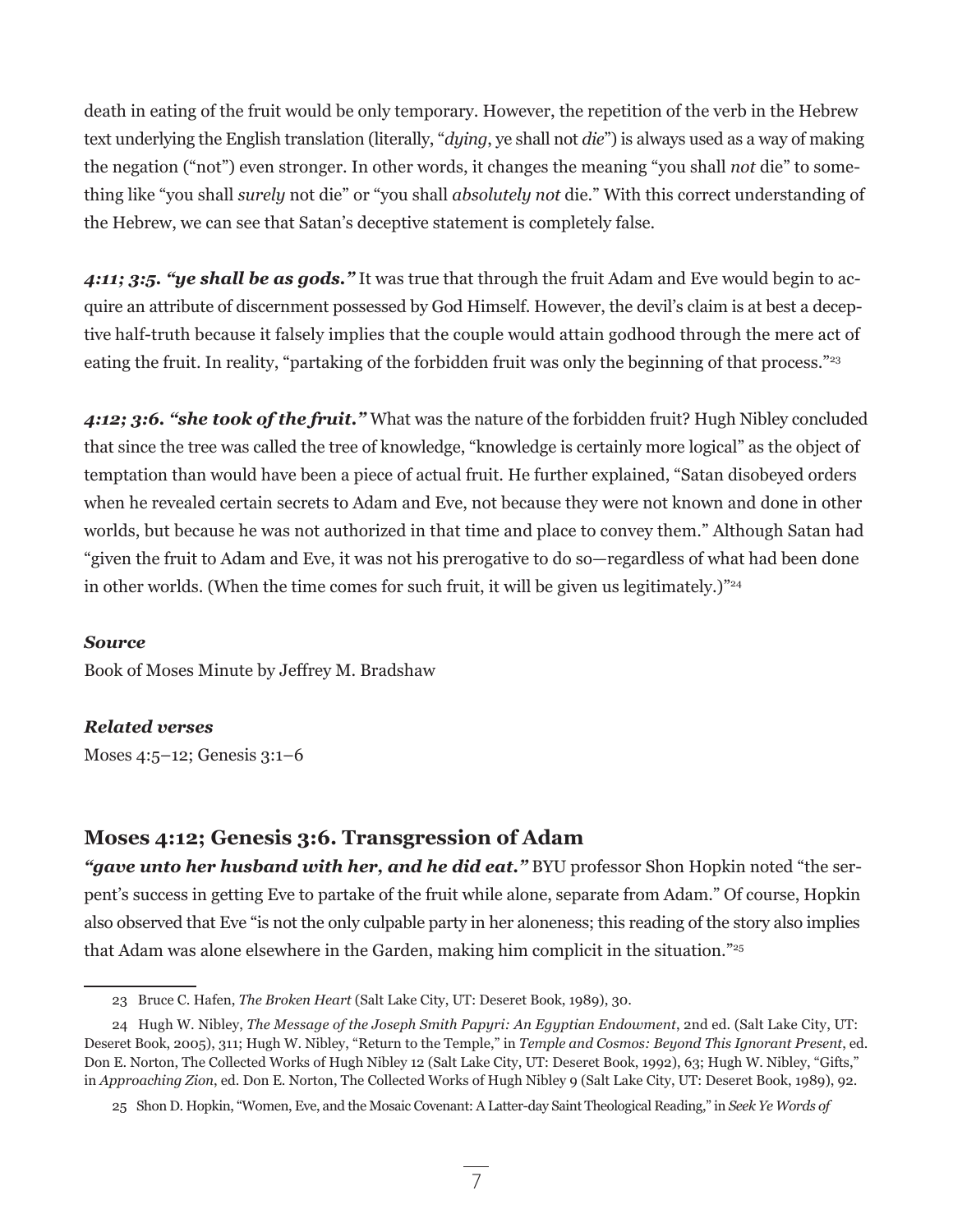Hugh Nibley elaborated on the scene and its implications, observing that while Eve was the one beguiled, having innocently taken the fruit, she also became the first to correctly understand what must be done as a result of her and Adam's transgression:

After Eve had eaten the fruit and Satan had won his round, the two were now drastically separated, for they were of different natures. But Eve, who in ancient lore is the one who outwits the serpent and trips him up with his own smartness, defeated this trick by a clever argument. First, she asked Adam if he intended to keep all of God's commandments. Of course he did! All of them? Naturally! And what, pray, was the first and foremost of those commandments? Was it not to multiply and replenish the earth, the universal commandment given to all God's creatures? And how could they keep that commandment if they were separated? It had undeniable priority over the commandment not to eat the fruit. So Adam could only admit that she was right and go along: "I see that it must be so," he said, but it was she who made him see it. This is much more than a smart way of winning her point, however. It is the clear declaration that man and woman were put on the earth to stay together and have a family—that is their first obligation and must supersede everything else.<sup>26</sup>

Eve's perceptiveness, heightened by the experience she gained by eating the fruit, is recognized by a diversity of ancient traditions that associate her with Wisdom (Sophia). The wisdom she had begun to acquire will later be demonstrated through her insightful psalm of gratitude (Moses 5:10–11).

## *Source*

Book of Moses Minute by Jeffrey M. Bradshaw

## *Related verses*

Moses 4:12; Genesis 3:6

## **Moses 4:13–14; Genesis 3:7–8. Aprons and Hiding**

*4:13; 3:7. "the eyes of them both were opened."* In other Old Testament verses, this phrase connotes a sudden vision of hidden things.<sup>27</sup> Note that in demonstration of her new capacity for discernment, Eve immediately "sees through Satan's disguise of clever hypocrisy, identifies him, and exposes him for what he is."<sup>28</sup>

*Wisdom: Studies of the Book of Mormon, Bible, and Temple in Honor of Stephen D. Ricks*, ed. Donald W. Parry, Gaye Strathearn, and Shon D. Hopkin (Orem UT: Interpreter Foundation; Provo, UT: Brigham Young University Religious Education, 2020), 177–178.

<sup>26</sup> Hugh W. Nibley, "Patriarchy and Matriarchy," in *Old Testament and Related Studies*, ed. John W. Welch, Gary P. Gillum, and Don E. Norton, The Collected Works of Hugh Nibley 1 (Salt Lake City, UT: Deseret Book, 1986), 88–89.

<sup>27</sup> See, for example, Genesis 21:19; Numbers 24:3–4; 2 Kings 6:17–20.

<sup>28</sup> Hugh W. Nibley, Patriarchy and Matriarchy," in *Old Testament and Related Studies*, ed. John W. Welch, Gary P. Gillum, and Don E. Norton, The Collected Works of Hugh Nibley 1 (Salt Lake City, UT: Deseret Book, 1986), 92–93.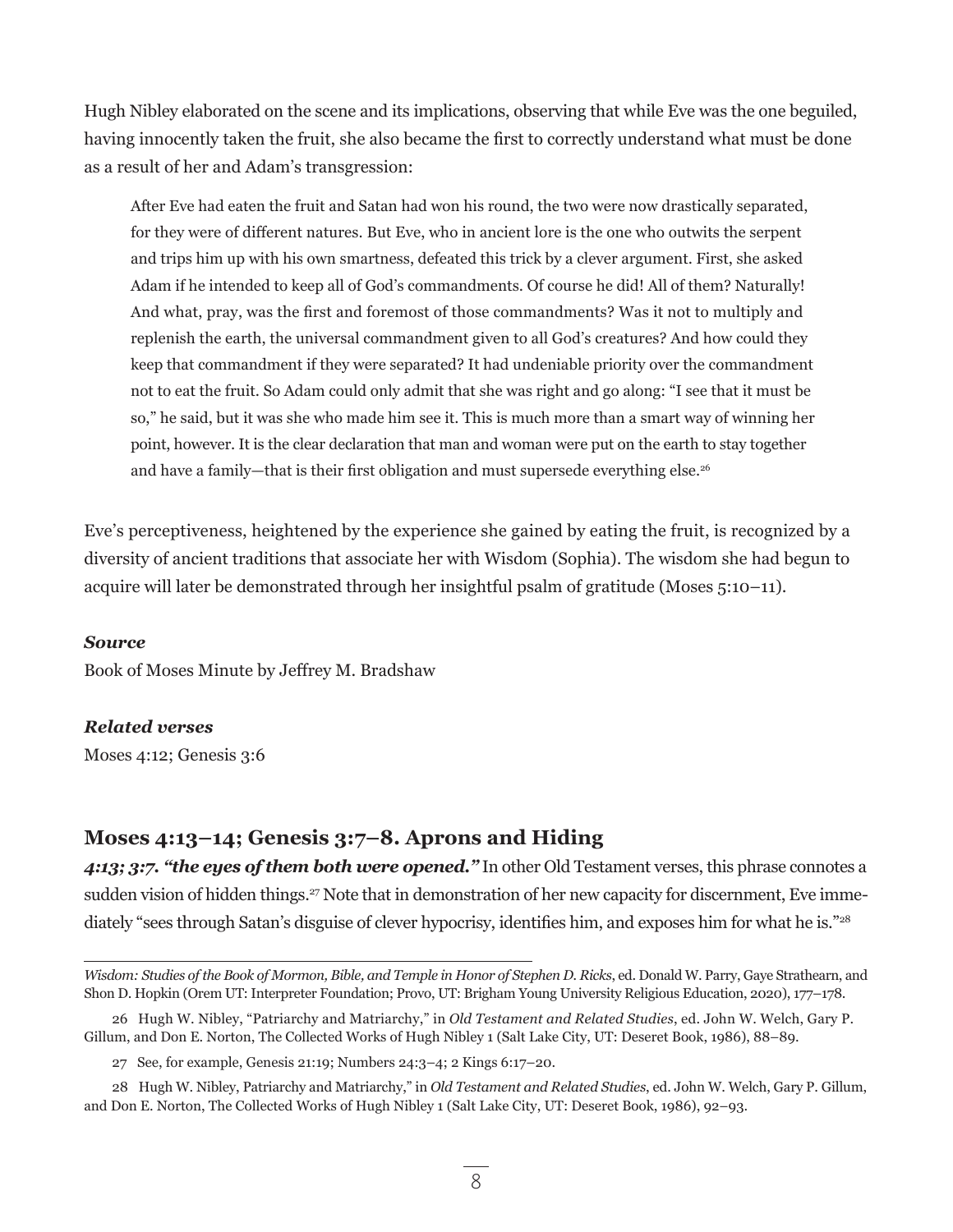*4:13; 3:7. "fig leaves . . . aprons."* The fig tree, with its unusually large and strong leaves, is known for its abundance of seeds. Thus the aprons are an appropriate symbol for Adam and Eve's ability to "be fruitful and multiply" after the Fall (Moses 2:28). In verse 27, God Himself will be the one to clothe Adam and Eve, whereas in verse 13 Adam and Eve "made *themselves* aprons" (emphasis added). Like their tasting of the forbidden fruit (in Moses 4:12), the action of making the aprons exemplifies the "recurring theme [in Genesis] . . . of the attempt and failure of human effort in obtaining a blessing that only God can give."<sup>29</sup>

It is perfectly in character for Satan to have planted the suggestion of making aprons since he often appropriates false signs of power and authority for himself in order to deceive.30 This idea echoes the association in the Jewish *Zohar* (a thirteenth century theological and mystical text) of Adam and Eve's fig leaves with a knowledge of "sorcery and magic," false forms of protection and counterfeits of the true priesthood. Moreover, it is consistent with the plan of the adversary to encourage sinners to flee from the presence of God rather than to reconcile and return to Him (see 2 Nephi 32:8). Finally, the contrast between the false clothing made from leaves and the true clothing made from the skins of animals parallels the story of Cain and Abel, in which the former makes an unacceptable offering from the fruits of the ground while the latter follows the God-given pattern of animal sacrifice.

Note that this is Satan's third attempt to mislead Adam and Eve by false appearances. First, he spoke in the guise of a serpent, deceptively employing a symbol of Christ. Second, he made claims that blurred the identities of the tree of knowledge and the tree of life. Finally, in the episode of the fig-leaf aprons, he suggested a course of action to Adam and Eve that substituted a self-made emblem of power and authority for the true article.

Ancient religious traditions support the idea that the apron takes on a positive meaning when worn as authorized by God. In both Egypt and Mesoamerica, foliated aprons were used as a sign of authority, and kings in the Near East were often described as various sorts of trees. Endowed Latter-day Saints understand that for themselves, like for Abraham, the blessings of kingship and queenship, priesthood, and posterity are inseparably entwined in the eternities.

*4:14; 3:8. "in the cool of the day."* The phrase is better translated as "in the wind, breeze, spirit, or direction of the day"—in other words, the voice came from the west, the place where the sun sinks.<sup>31</sup>

<sup>29</sup> John H. Sailhamer, *Genesis*, in vol. 2 of *The Expositor's Bible Commentary*, ed. Frank E. Gaebelein (Grand Rapids, MI: Zondervan, 1990), 61.

<sup>30</sup> See 2 Corinthians 11:12–15; 2 Nephi 9:9; Doctrine and Covenants 128:20; 129:4–7.

<sup>31</sup> Meir Zlotowitz and Nosson Scherman, eds., *Bereishis/Genesis: A New Translation with a Commentary Anthologized from Talmudic, Midrashic and Rabbinic Sources*, 2nd ed., 2 vols., ArtScroll Tanach Series (Brooklyn, NY: Mesorah Publications, 1986), 1:122–123.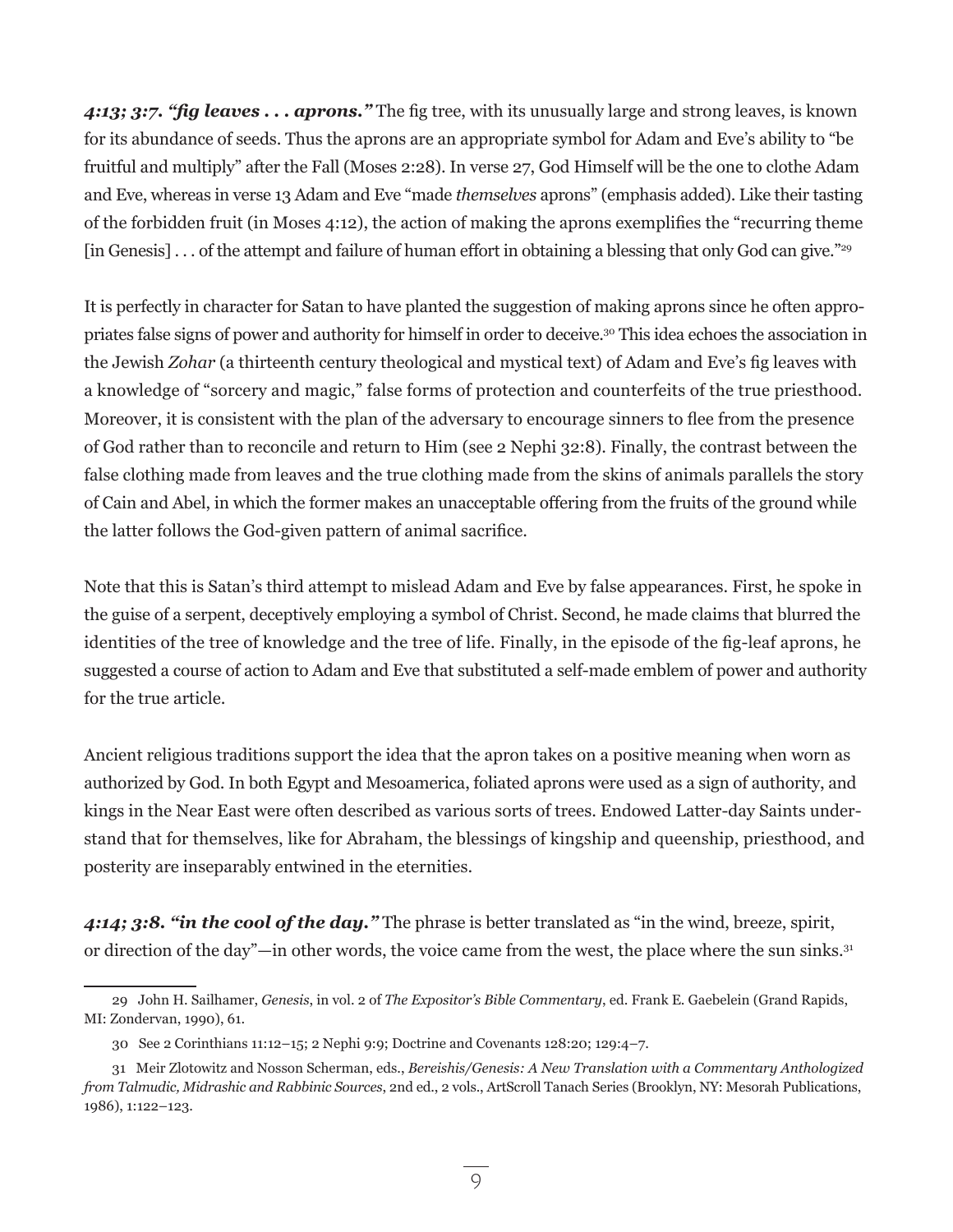Since the voice came from the west, some ancient traditions inferred that Adam and Eve were located at that time on the border of the east "courtyard" of their paradisiacal "temple," or the end of the garden furthest removed from the presence of the Lord. Thus, they seem figuratively to almost have one foot outside the garden already. The idea that Adam and Eve were in the "courtyard" of Eden is an appropriate fit to the function of the outermost of the three divisions of the Israelite temple as a place of confession the first step of reconciliation.<sup>32</sup>

## *Source*

Book of Moses Minute by Jeffrey M. Bradshaw

*Related verses*

Moses 4:13–14; Genesis 3:7–8

## **Moses 4:15–18; Genesis 3:9–12. Confession of Adam**

4:15. "Where goest thou?"; 3:9. "Where art thou?" God's call is not issued as an angry threat but rather as an invitation for Adam to account for his stewardship of the garden. Elder David A. Bednar observed that God did not simply lecture Adam but instead made every effort to help him learn and wisely exercise his agency.<sup>33</sup>

*4:18; 3:12. "the woman thou gavest."* Adam's response to the Lord's question is different in the book of Moses than in Genesis. In Genesis 3:12, Adam is reported as saying simply, "The woman whom thou gavest to be with me, she gave me of the tree, and I did eat." However, in Moses 4:18 Adam adds, "And commandest that she should remain with me." The phrase provides a defensible rationale for his transgression: he took the forbidden fruit in order to remain with Eve, thus breaking one commandment in order to keep a prior and more important one.

## *Source*

Book of Moses Minute by Jeffrey M. Bradshaw

## *Related verses*

Moses 4:15–18; Genesis 3:9–12

<sup>32</sup> James L. Carroll, "The Reconciliation of Adam and Israelite Temples," *Studia Antiqua* 3, no. 1 (Winter 2003): 96–99.

<sup>33</sup> David A. Bednar, "Seek Learning by Faith," *Ensign*, September 2007, 63.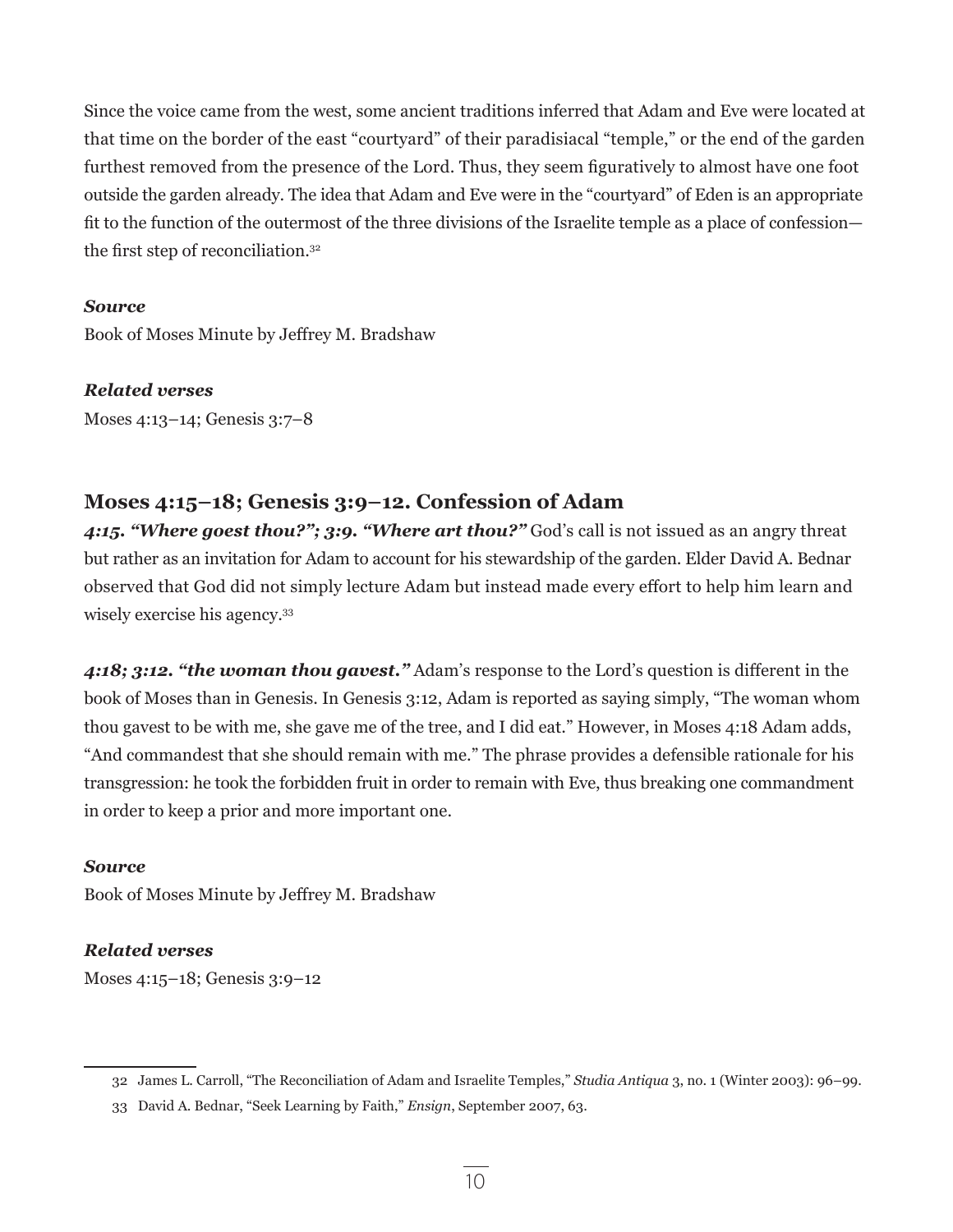## **Moses 4:19; Genesis 3:13. Confession of Eve**

*"The serpent beguiled me."* In light of the Latter-day Saint understanding of the Fall as a necessary prerequisite for humankind's further progression and of their rejection of the generally negative portrayals of Eve in historical Christianity, Church members typically emphasize her perceptiveness and interpret her role as constructive. Unfortunately, some have taken this view to an extreme, not only rightfully clearing the innocent and pure Eve from accountability for her transgression and honoring her lifelong faithfulness, but in addition arguing that she was not actually beguiled by Satan in her decision to eat the forbidden fruit.

With respect to the mistaken idea that Eve was *not* beguiled, we have already seen that Satan mixed truth with falsehood in his statements to her. On the one hand, Satan told a part-truth in his assertion that Adam and Eve's eyes would "be opened, and [they would] be as gods, knowing good and evil" (Moses 4:11). On the other hand, his claim that they would "not surely die" as the result of eating the fruit was a complete falsehood (Moses 4:10). All this is consistent with Brigham Young's conclusion that Satan told Eve "many truths and some lies,"<sup>34</sup> or as Hyrum Andrus more specifically expressed it, "a big lie and . . . a half-truth."35 The Book of Mormon more than once prefaces discussions of Adam and Eve's transgression by the statement that the devil is "the father of all lies"36—implying that Eve was innocently misled by a lie. Perhaps the most telling of these passages is 2 Nephi 2:18. Here the word "wherefore" logically connects the first clause (which describes who Satan is) and the second clause (which tells what he said): "The devil, who is the father of all lies, *wherefore* [or, "for this reason"] he said: Partake of the forbidden fruit, and ye shall not die, but shall be as God, knowing good and evil" (emphasis added).

In a different but equally mistaken interpretation, some readers admit that Satan "*sought* . . . to beguile Eve" (Moses 4:6; emphasis added) but go on to say the adversary did not actually *succeed* in deceiving her. They incorrectly conclude that the Hebrew term for "beguiled" does not mean that she was deceived. Unfortunately, the reasons given for this conclusion do not stand under close scrutiny*.* <sup>37</sup> Barry Bandstra's detailed study of the Hebrew text of Genesis translates the relevant term in the context of the verse as "deceived,"38 and even modern translations that don't translate the term as "beguiled" or "deceived"

<sup>34</sup> Brigham Young, December 1844, reported in Eugene England, "George Laub's Nauvoo Journal," *BYU Studies Quarterly* 18, no. 2 (Winter 1978): 151–178.

<sup>35</sup> Hyrum L. Andrus, *Doctrinal Commentary on the Pearl of Great Price*, rev. ed. (Salt Lake City, UT: Deseret Book, 2003), 156–157.

<sup>36 2</sup> Nephi 2:18; Ether 8:25; compare 2 Nephi 9:9.

<sup>37</sup> See Jeffrey M. Bradshaw and Book of Mormon Central Staff, "Essay #67: Moses Witnesses the Fall (Moses 4): Was Eve Beguiled? (Moses 4:5–12)," Book of Moses Essays, Interpreter Foundation, August 7, 2021, https://interpreterfoundation .org/book-of-moses-essays-067/.

<sup>38</sup> Barry L. Bandstra, *Genesis 1–11: A Handbook on the Hebrew Text* (Waco, TX: Baylor University Press, 2008), 198.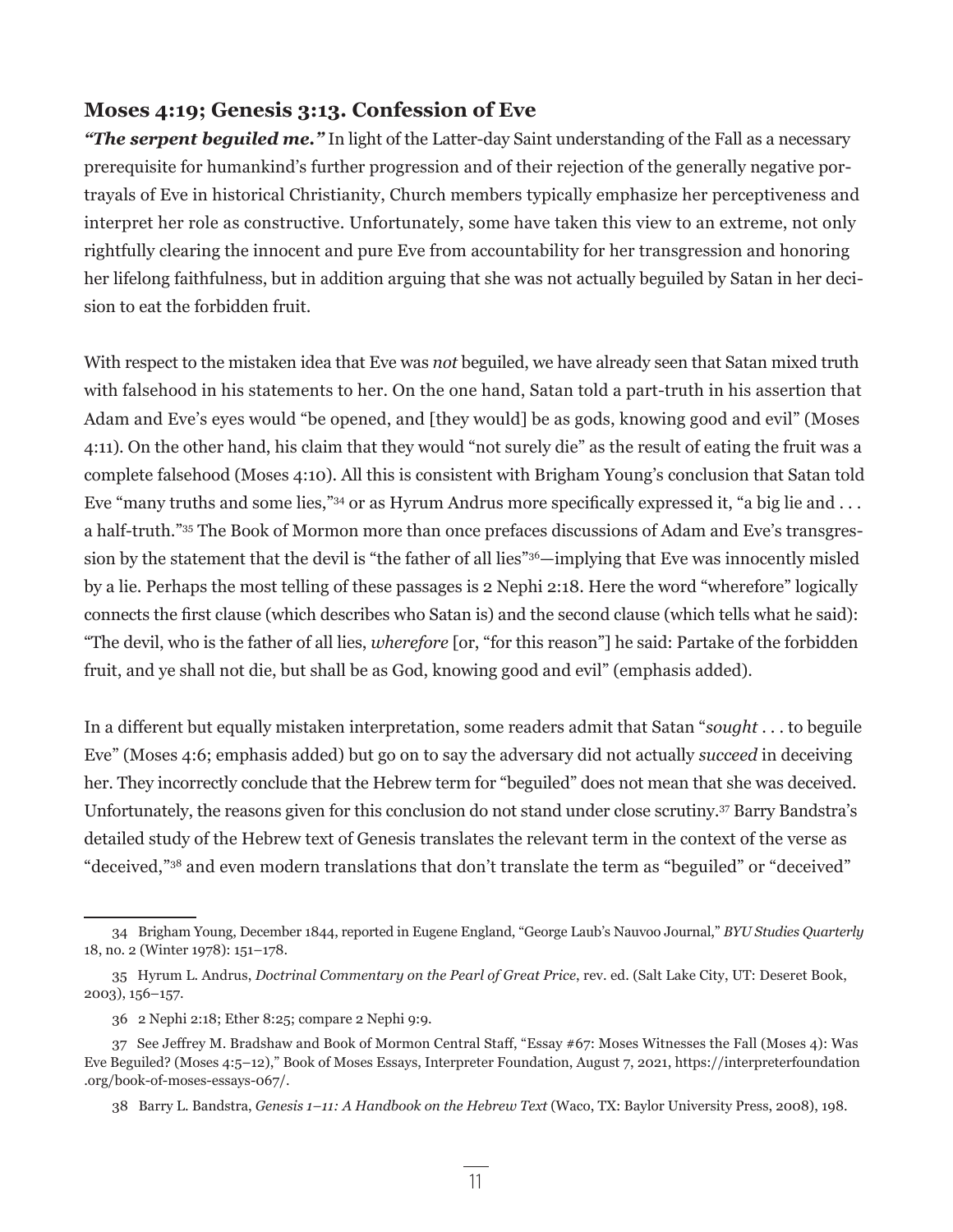retain the basic idea in Eve's statement that the serpent successfully misled her in her innocence (for example, "the serpent *tricked* me"<sup>39</sup>; "the serpent *duped* me"<sup>40</sup>).

Of course, none of this means that Eve did not have some degree of insight into the positive consequences of her choice,41 nor does it assert that her understanding was not relatively complete *after* she had eaten and was able to identify Satan for who he was.42 However, the explicit declaration of scripture is clear: "Satan . . . sought to beguile Eve" (Moses 4:6). Ancient and modern Hebrew scholars agree that the primary meaning of *beguile* is "to deceive." The actions of Adam and Eve in making the fig leaf aprons and hiding from God witness their doubtful state of mind following the transgression. There is no reason that Latter-day Saints should not accept Eve's own straightforward explanation of what happened. In the admirable candor and simplicity of her confession, she both admitted the deception and rightfully laid blame on Satan—the only one who actually deserved it: "The serpent beguiled me, and I did eat."

#### *Source*

Book of Moses Minute by Jeffrey M. Bradshaw

## *Related verses*

Moses 4:19; Genesis 3:13

## **Moses 4:20–21; Genesis 3:14–15. A Curse for the Serpent**

## *4:21; 3:15. "seed [of the woman] . . . shall bruise thy head, and thou shalt bruise his heel."*

Historically, Christians have called the prophecy in Moses 4:21 concerning the seed of the woman the *protoevangelium*: the first explicit biblical allusion to the good news of the coming of Jesus Christ into the world. To Christians, the imagery in this verse bears the happy tidings that the Redeemer will eventually crush the head of the serpent with the very heel that would be bruised in the pains of the Atonement. Furthermore, just as Jesus Christ will put all enemies beneath His feet (1 Corinthians 15:25–66), each person who will be saved must also, with Christ's help, gain the power needed to "triumph over all

<sup>39</sup> Ronald S. Hendel, "Genesis," in *The HarperCollins Study Bible, Fully Revised and Updated*, ed. Harold W. Attridge et al., rev. ed. (New York, NY: HarperOne, 2006), 9, Genesis 3:13.

<sup>40</sup> Adele Berlin and Marc Zvi Brettler, eds., *The Jewish Study Bible, Featuring the Jewish Publication Society TANAKH Translation* (Oxford, England: Oxford University Press, 2004), 17, Genesis 3:13.

<sup>41</sup> See, for example, Jeffrey R. Holland, *Christ and the New Covenant: The Messianic Message of the Book of Mormon* (Salt Lake City, UT: Deseret Book, 1997), 202–205.

<sup>42</sup> See, for example, Dallin H. Oaks, "The Great Plan of Happiness," October 1993 general conference, online at church ofjesuschrist.org.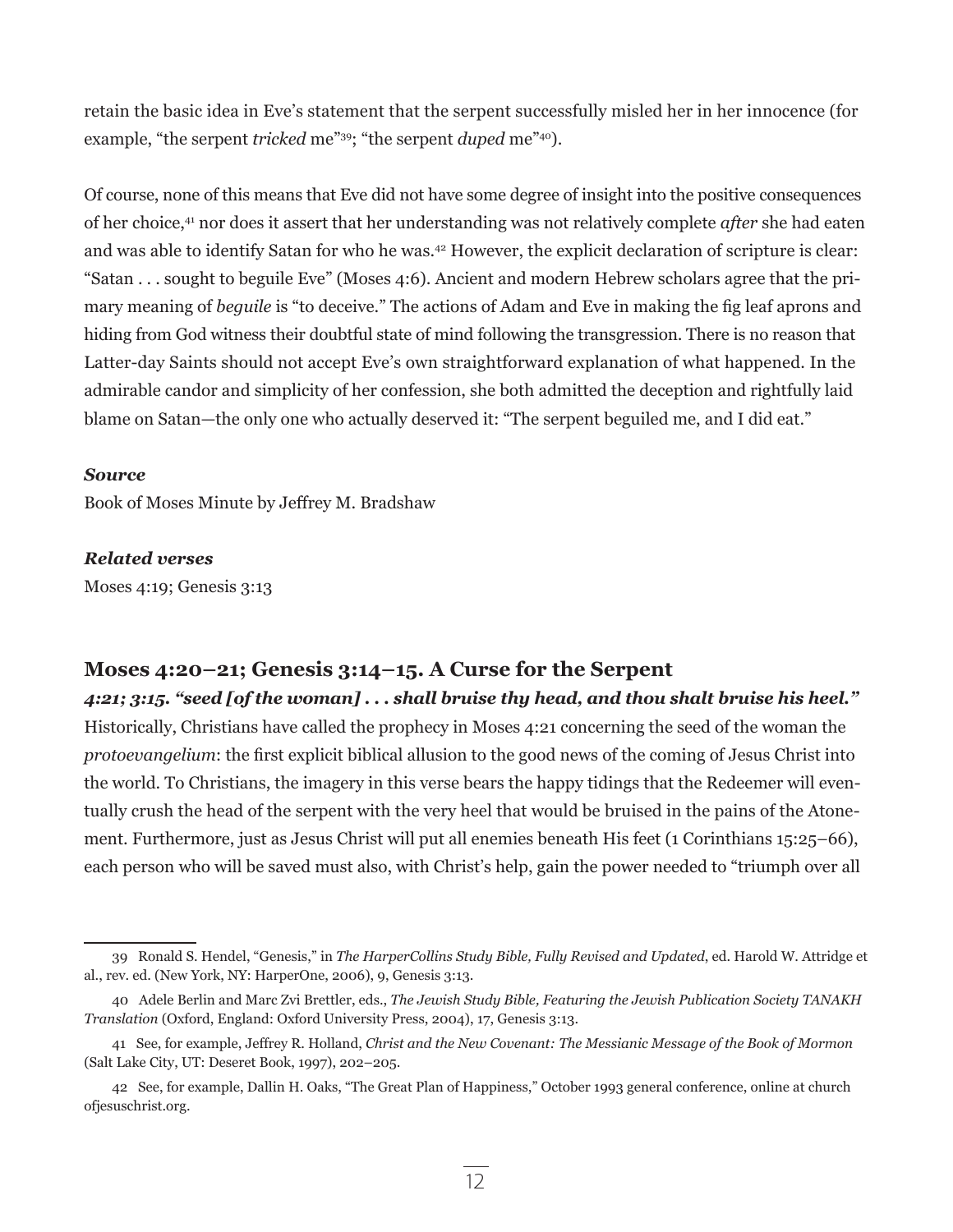[their] enemies and put them under [their] feet,"<sup>43</sup> possessing the "glory, authority, majesty, power and dominion which Jehovah possesses."44

The Islamic Qur'an records a passionate exchange of words following Lucifer's expulsion from heaven that could just as easily fit the scene described here. In the account, Satan unleashes a tirade of threats, followed by his summary dismissal by God: "'Because . . . [Thou hast adjudged me to be erring],' [the Devil] declared, 'I will waylay Your servants as they walk on Your straight path, then spring upon them from the front and the rear, from their right and from their left.' . . . 'Begone!' [God] said."45 Hugh Nibley elaborated:

[Satan,] nettled by this rebuke and the curse, . . . flares up in his pride and announces what his program for the economic and political order of the new world is going to be. He will take the resources of the earth, and with precious metals as a medium of exchange he will buy up military and naval might, or rather those who control it, and so will govern the earth—for he is the prince of this world. He does rule: he is king. Here at the outset is the clearest possible statement of a military-industrial complex ruling the earth with violence and ruin. But as we are told, this cannot lead to anything but war, because it has been programmed to do that. It was conceived in the mind of Satan in his determination "to destroy the world" (Moses 4:6). The whole purpose of the program is to produce blood and horror on this earth.46

## *Similarities and differences in the consequences of Adam and Eve versus those of the*

**serpent.** While the serpent is the only one of the three parties that was directly cursed, there is a similarity in the nature of the consequences suffered by each party: "In each case, the judgment is of a twofold nature: it affects what is of central concern in the life of each entity, and it regulates a basic relationship."47 As for the serpent, it is henceforth restricted to a humiliating diet and form of movement and will be crushed by the seed of the woman. The woman will suffer in childbearing and in the challenges of marriage relationships and of becoming one with the man in a fallen world. And the man is consigned to hard labor and to strict obedience to the commandments of the Lord.

<sup>43</sup> Joseph Smith Jr., May 7, 1843, in Joseph Fielding Smith, comp., *Teachings of the Prophet Joseph Smith* (Salt Lake City, UT: Deseret Book, 1969), 297; see also May 17, 1843, p. 301; May 21, 1843, p. 305.

<sup>44</sup> *Lectures on Faith* (Salt Lake City, UT: Deseret Book, 1985), 7:9.

<sup>45</sup> N. J. Dawood, *The Koran* (London, England: Penguin Books, 1997), 109–110, surah 7, ayats 11–18; compare 15:32–44; 17:61–63; 38:74–85.

<sup>46</sup> Hugh W. Nibley, "Gifts," in *Approaching Zion*, ed. Don E. Norton, The Collected Works of Hugh Nibley 9 (Salt Lake City, UT: Deseret Book, 1989), 92.

<sup>47</sup> Nahum M. Sarna, *Genesis: The Traditional Hebrew Text with the New JPS Translation Commentary*, The JPS Torah Commentary, ed. Nahum M. Sarna and Chaim Potok (Philadelphia, PA: Jewish Publication Society, 1989), 27.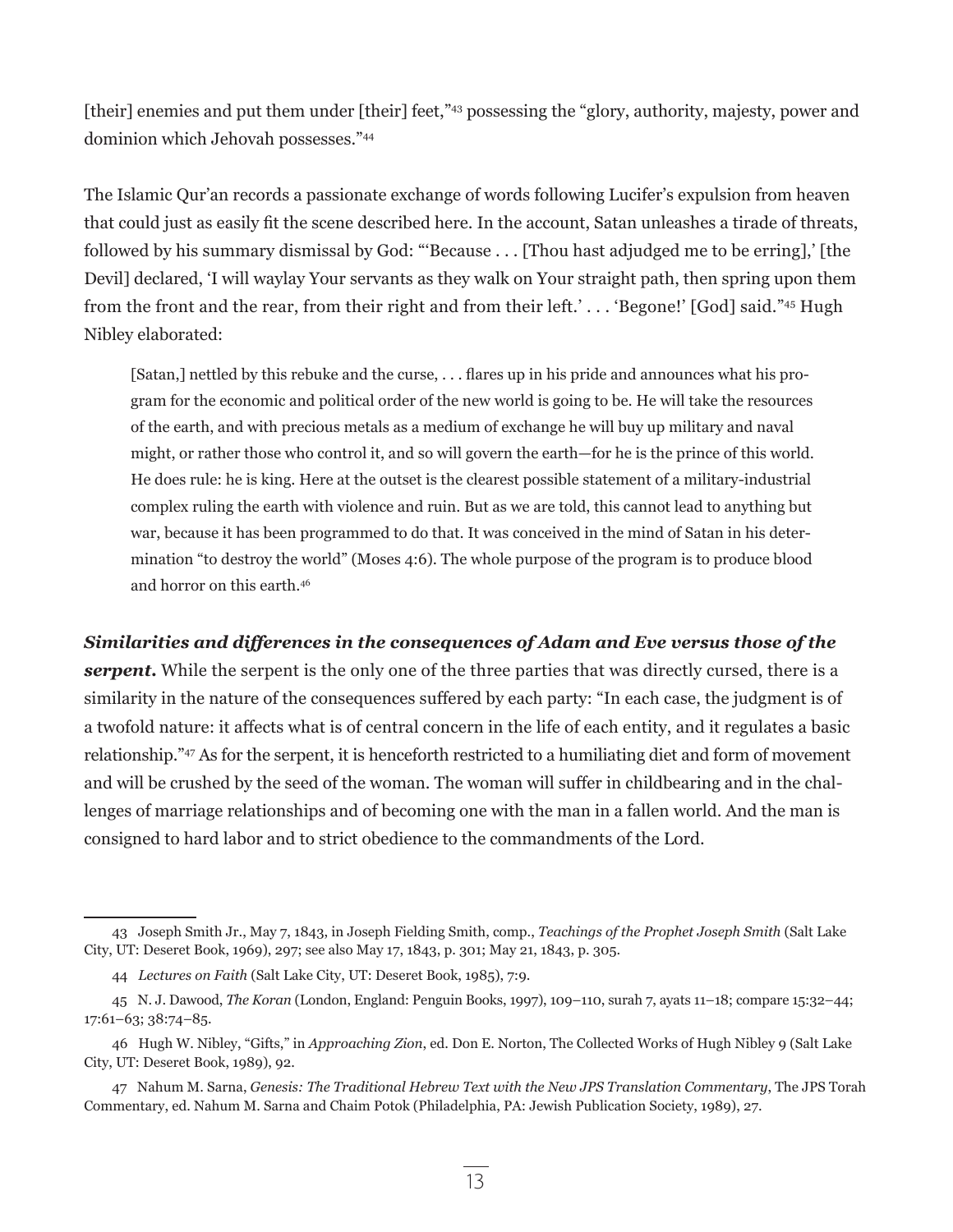In other ways, however, the nature of the consequences is different for Adam and Eve than for the serpent. In the case of the man and the woman, Bible scholar Umberto Cassuto argues that what may seem solely as punishments should be regarded instead as "measures taken for the good of the human species in its new situation."48 Adam and Eve are exposed in nakedness, but God will clothe them (Moses 4:27); they are subject to temporal and spiritual death, but God will bless them with posterity and the eventual possibility of eternal life (Moses 5:11); they are bereft of the food of the garden, but God will give them seeds of life-sustaining grains (Moses 4:24).

#### *Source*

Book of Moses Minute by Jeffrey M. Bradshaw

## *Related verses*

Moses 4:20–21; Genesis 3:14–15

# **Moses 4:22–25; Genesis 3:16–19. The Challenges and Blessings of Celestial Marriage**

*4:22; 3:16. "thy desire shall be to thy husband, and he shall rule over thee."* This statement has been the subject of much misunderstanding. In an honest effort to make sense of the troubling English translation of "rule over" in the King James Version, some scholars have mistakenly suggested that it should be read instead as "rule with." Unfortunately, the "rule with" translation does not hold up under scrutiny. In her BYU master's thesis, RoseAnn Benson argued conclusively that the "rule with" translation should be abandoned. In every occurrence of the underlying Hebrew she examined, the phrase is best understood as "rule over," as when a king rules over his subjects.49

In trying to apply this statement to modern marriage relationships, we must understand it for what it is: a sad description of the fallen conditions of mortal life. Briefly, a careful study of the Hebrew text in its scriptural context reveals that the Lord is not telling Adam and Eve how they *should* treat each other but is rather describing a tragic tendency in mortal marriages that they must *avoid.* Specifically, the Hebrew word for "desire" in "thy desire shall be to thy husband" does not refer to a romantic attraction but rather to a contentious wish to "overcome or defeat another."50 In addition, the "rule" of the husband

<sup>48</sup> Umberto Cassuto, *A Commentary on the Book of Genesis*, vol. 1, *From Adam to Noah*, trans. Israel Abrahams (Jerusalem, Israel: Magnes Press, 1998), 163.

<sup>49</sup> RoseAnn Benson, "The Marriage of Adam and Eve: An Ancient Covenant" (master's thesis, Brigham Young University, 2003), 72–73, https://scholarsarchive.byu.edu/etd/4522/.

<sup>50</sup> John H. Sailhamer, *Genesis*, in vol. 2 of *The Expositor's Bible Commentary*, ed. Frank E. Gaebelein (Grand Rapids, MI: Zondervan, 1990), 58.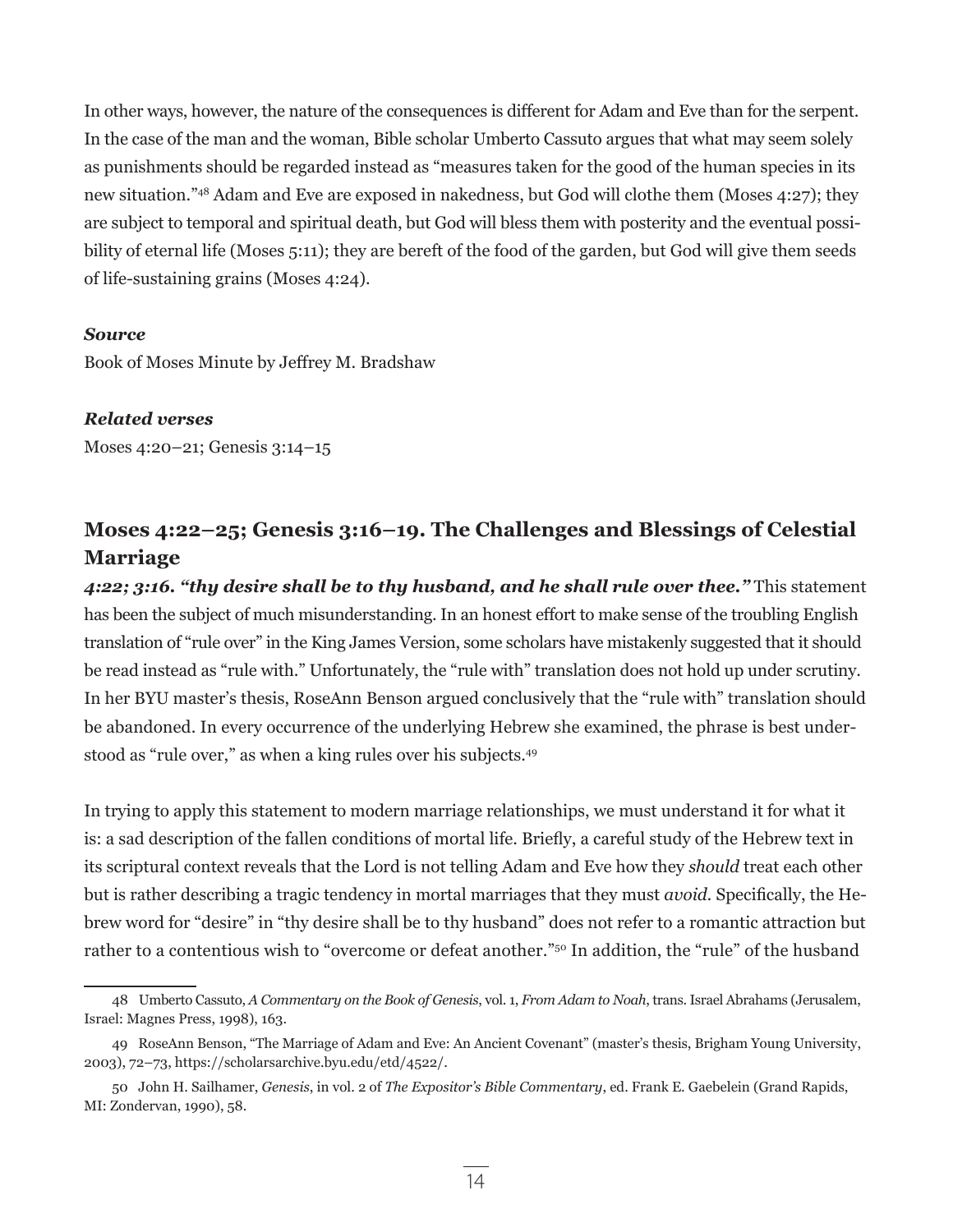depicted in the Hebrew version of the phrase is not benevolent but controlling. The sense of this terrible situation is well captured in a modern Bible translation: "You will want to control your husband, but he will dominate you."<sup>51</sup> As further evidence for this interpretation, note that the same Hebrew terms for "desire" and "rule" that describe a relationship of competition and rancor later reappear in God's warning to Cain: "Satan desireth to have thee. . . . And thou shalt rule over him" (Moses 5:23).

Bible scholar Victor Hamilton interpreted God's words as a warning to Adam and Eve. Unless they are careful, the conditions of a fallen world may lead them "to break the relationship of equality and turn it into a relationship of servitude and domination. . . . Far from being a reign of co-equals over the remainder of God's creation, the relationship [would then become] a fierce dispute, with each party trying to rule the other. The two who once reigned as one [would unrighteously] attempt to rule each other."52

This is a war that can never be won since God's intent was never for one party to dominate the other. The Hebrew word for "help meet" (Moses 3:18) means "a helper or strength corresponding to him"—or, in other words, a completing counterpart. "This term cannot be taken as demeaning because Hebrew *'ezer*, employed here to describe the intended role of the woman, is often used of God in His relation to man."53 President Howard W. Hunter explained, "The Lord intended that the wife be . . . a companion equal and necessary in full partnership."54 Thus, in Moses 2, both man and woman are created in the image of God, and in Moses 3, they are described as corresponding strengths. Note that the role given to the woman is similar to one of the names for God Himself: *eben 'ezer* (1 Samuel 7:12), which might best be translated as "stone of strength corresponding or equal to the opportunity or need."

After the Fall, God warned Adam and Eve—and each of us—of the sad consequences that would arise if the couple turned their powers away from their originally intended, mutually fortifying purpose. Otherwise, married couples would face an equal match of opposing wills, with each spouse bitterly contending for domination over the other.

Like the blessing of childbirth, the experience of married love holds out a promise of happiness, yet its practice in a fallen world is frequently mixed with sorrow. Of the great blessings that await all generations of women who have suffered under unrighteous dominion, Elder James E. Talmage wrote,

<sup>51</sup> Genesis 3:22 New English Translation.

<sup>52</sup> Victor P. Hamilton, *The Book of Genesis: Chapters 1–17* (Grand Rapids, MI: Eerdmans, 1990), 202.

<sup>53</sup> Nahum M. Sarna, *Genesis: The Traditional Hebrew Text with the New JPS Translation Commentary*, The JPS Torah Commentary, ed. Nahum M. Sarna and Chaim Potok (Philadelphia, PA: Jewish Publication Society, 1989), 21.

<sup>54</sup> *The Teachings of Howard W. Hunter*, ed. Clyde J. Williams (Salt Lake City, UT: Bookcraft, 1997), 152.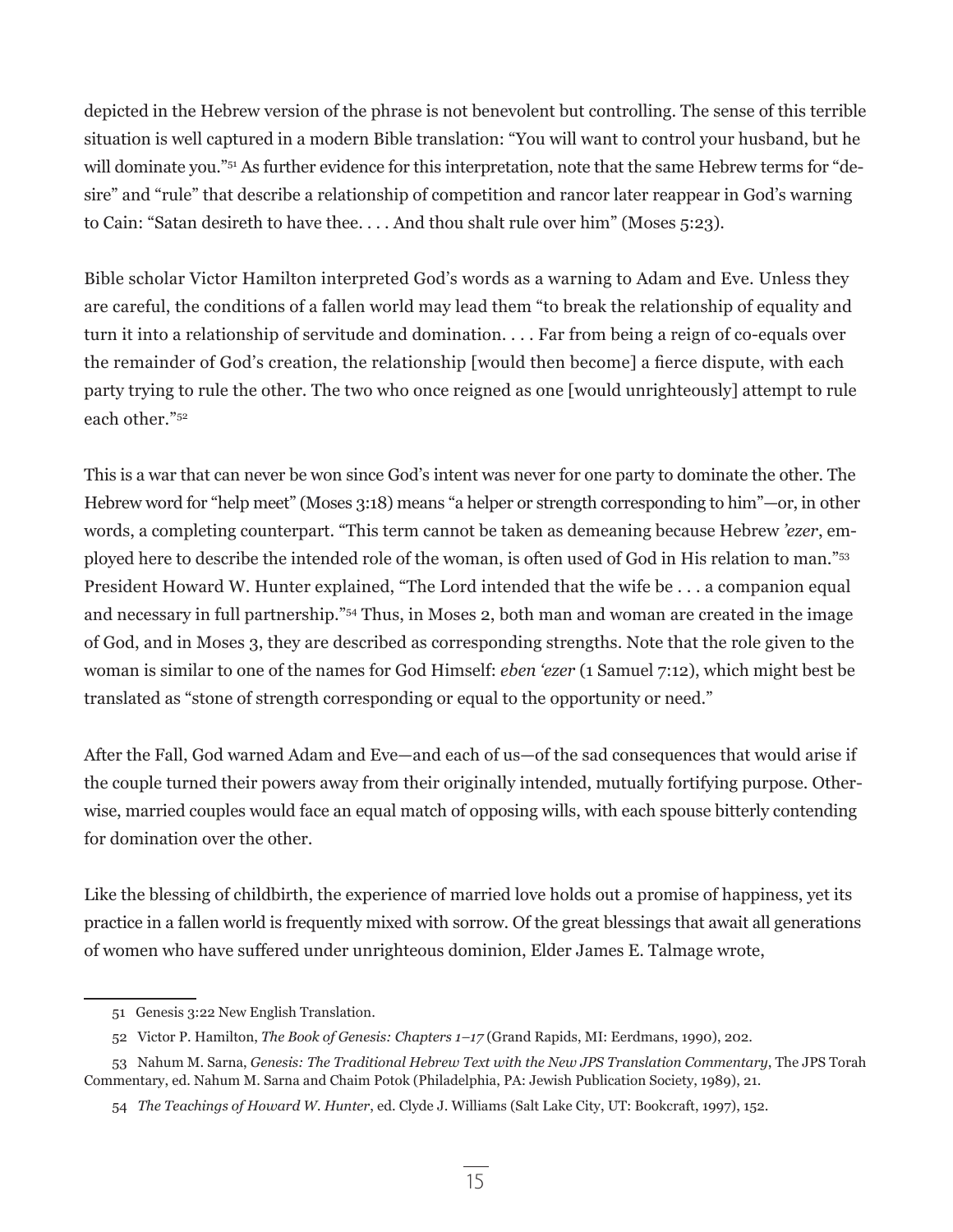When the frailties and imperfections of mortality are left behind, in the glorified state of the blessed hereafter, husband and wife will administer in their respective stations, seeing and understanding alike, and cooperating to the full in the government of their family kingdom. Then shall woman be recompensed in rich measure for all the injustice that womanhood has endured in mortality. Then shall woman reign by Divine right, a queen in the resplendent realm of her glorified state, even as exalted man shall stand, priest and king unto the Most High God.55

## *Source*

Book of Moses Minute by Jeffrey M. Bradshaw

#### *Related verses*

Moses 4:22–25; Genesis 3:16–19

## **Moses 4:26; Genesis 3:20. Adam Names Eve**

*"Adam called his wife's name Eve."* Both the renaming of the woman and the reclothing of the couple "speak of a future for the individual(s) beyond the miserable present."56 Significantly, the book of Moses (unlike Genesis) reveals that in the beginning, God Himself gave not only the new clothing but also Eve's new name. Thus, we can be certain that Adam's speech was a test of recognition, not an act of naming. In other words, Adam did not "call her name Eve"—rather he "called out her name: 'Eve!'"<sup>57</sup>

Eve's previous name ('ishah = "woman") had been provisional, pronounced before Adam and Eve had eaten the fruit of the tree of knowledge and before they were able to bear children. Adam now saw Eve as God saw her and could thus name her as God had originally named her. According to René Guénon, "all ancient traditions agree that the true name of a living thing reflects precisely its nature or its very essence."<sup>58</sup> Nahum Sarna noted that Eve's new name "expresses her nature and destiny positively and sympathetically."59 As John Sailhamer observed, "Her first name pointed to her origin ('out of man'), whereas her second name pointed to her destiny ('the mother of all living')."<sup>60</sup>

<sup>55</sup> James E. Talmage, "The Eternity of Sex," *Young Woman's Journal* 25, no. 10 (October 1914): 600–604, https://contentdm .lib.byu.edu/digital/collection/YWJ/id/17248/rec/25.

<sup>56</sup> Victor P. Hamilton, *The Book of Genesis: Chapters 1-17* (Grand Rapids, MI: Eerdmans, 1990), 207.

<sup>57</sup> André Chouraqui, trans., *La Bible* (Paris, France: Desclée de Brouwer, 2003), 23.

<sup>58</sup> René Guénon, *Symboles fondamentaux de la Science sacrée* (Paris, France: Gallimard, 1962), 36.

<sup>59</sup> Nahum M. Sarna, *Genesis: The Traditional Hebrew Text with the New JPS Translation Commentary, The JPS Torah Commentary*, ed. Nahum M. Sarna and Chaim Potok (Philadelphia, PA: Jewish Publication Society, 1989), 29.

<sup>60</sup> John H. Sailhamer, *Genesis*, in vol. 2 of *The Expositor's Bible Commentary*, ed. Frank E. Gaebelein (Grand Rapids, MI: Zondervan, 1990), 57.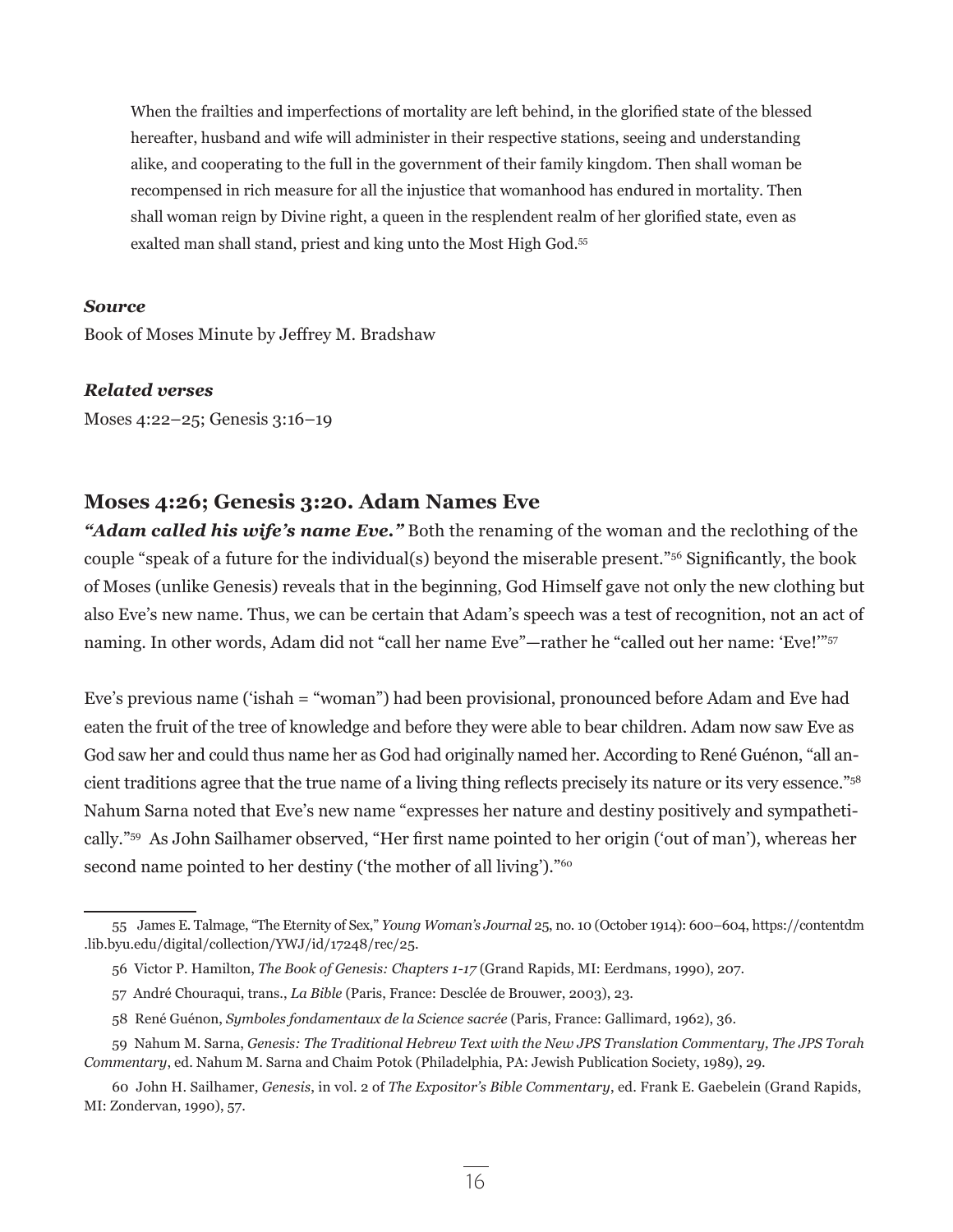*"mother of all living."* The name "Eve" corresponds to the Hebrew *havvah*, whose vocalization suggests the possible meaning "propagator of life." Adam rejoiced in the promise of motherhood given to Eve (Moses 4:22). Though they were now subject to death, human life would continue after their death through the fulfillment of God's command to multiply and replenish the earth. Moreover, in her role as the "mother of all living," Eve not only became the *physical* dispenser of life but also served as an example to her children in their higher calling to seek *eternal* life. On the temple themes in Eve's naming, see the minute for Moses 3:18–20; Genesis 2:18–20.

## *Source*

Book of Moses Minute by Jeffrey M. Bradshaw

## *Related verses*

Moses 4:26; Genesis 3:20

## **Moses 4:27; Genesis 3:21. God Clothes Adam and Eve**

*"I, the Lord God, [made] coats of skins, and clothed them."* As a replacement for the flimsy aprons of fig leaves and in partial compensation for the loss of the "garment of light" Adam and Eve were said (in Jewish tradition) to have been clothed in prior to their transgression, the Lord made Adam and Eve "garments of skin." These garments were intended to protect Adam and Eve in their exposed and fallen state, to remind them of their covenants, and to serve as a token of the glorious celestial robes that awaited them through their faithfulness. Nibley wrote: "A garment is a sign of protection, of dignity, of modesty; it is not just a sign of those things, it actually does impart them."61

At the time of Moses, the function of the skin garment was subsumed by the linen coat and breeches worn next to the skin by priests in the tabernacle precincts (see Exodus 39:27–28). As Matthew B. Brown observed, "the fine linen worn by heavenly beings is described as 'clean and white' or 'pure and white' and is therefore an appropriate symbol of worthiness or righteousness (see Revelation 3:4–5; 15:6; 19:8). Since linen is not the product of an animal that is subject unto death, or 'corruption' as it is called, it is also a fitting symbol of immortality, which is also called 'incorruption.'"<sup>62</sup>

<sup>61</sup> Hugh W. Nibley, "Sacred Vestments," in *Temple and Cosmos: Beyond This Ignorant Present,* ed. Don E. Norton, The Collected Works of Hugh Nibley 12 (Salt Lake City, UT: Deseret Book, 1992), 116.

<sup>62</sup> Matthew B. Brown, *The Gate of Heaven: Insights on the Doctrines and Symbols of the Temple* (American Fork, UT: Covenant Communications, 1999), 81–82. See 1 Corinthians 15:52–54.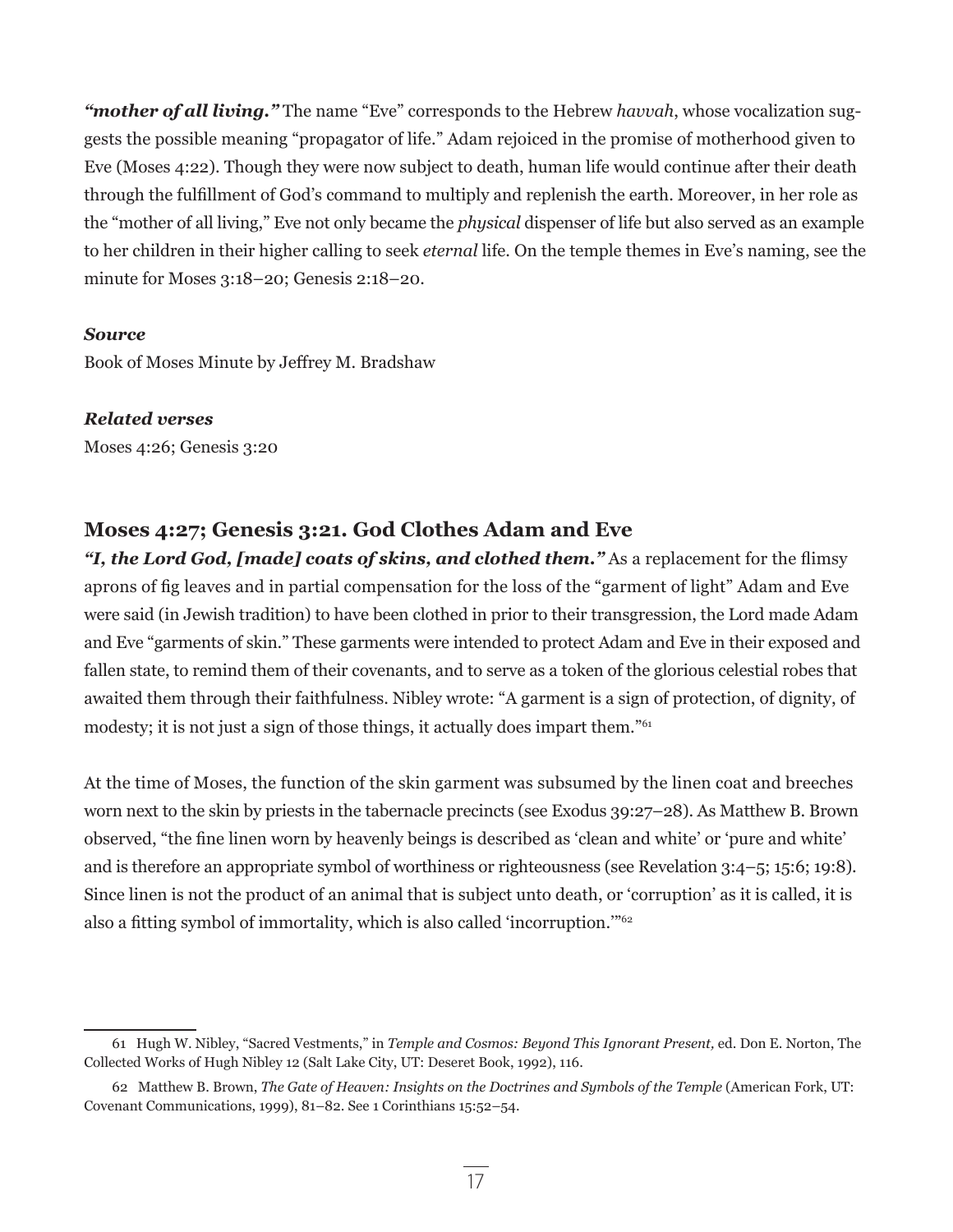Recalling the parallels between the layout of the Garden of Eden and Israelite houses of God, Bible scholar Gary A. Anderson pointed out that

the vestments of the priest matched exactly those particular areas of the Temple to which he had access. . . . Each time the high priest moved from one gradient of holiness to another, he had to remove one set of clothes and put on another to mark the change. . . .

In Eden a similar set of vestments is found, again each set suited to its particular space. (a) Adam and Eve were, at creation, vested like priests and granted access to most of Eden. (b) Had they been found worthy, an even more glorious set of garments would have been theirs (and according to St. Ephrem, they would have entered even holier ground). (c) But having [transgressed], they were stripped of their angelic garments and put on mortal flesh. Thus, when their feet met ordinary earth—the realm of the animals—their constitution had become "fleshly," or mortal.<sup>63</sup>

#### *Source*

Book of Moses Minute by Jeffrey M. Bradshaw

## *Related verses*

Moses 4:27; Genesis 3:21

## **Moses 4:28–31; Genesis 3:22–24. God Sends Adam and Eve Forth from Eden**

*4:28; 3:22. "lest he . . . partake also of the tree of life."* Though no explicit prohibition occurs prior to this verse, linguistic evidence suggests that Adam and Eve never ate the fruit of the tree of life while they lived in Eden.<sup>64</sup> In support of this view, a Samaritan commentary on the verse excludes the tree of life from the other trees in the garden from which Adam and Eve were originally given permission to eat.

*4: 28; 3:22. "eat and live forever."* During their sojourn in the Garden of Eden, Adam and Eve enjoyed immortality, but partaking of the forbidden fruit made them subject to death. As a result of their choice, "the new situation to be avoided is . . . eating from the [Tree of Life] after having taken from the Tree of Knowledge."65

<sup>63</sup> Gary A. Anderson, *The Genesis of Perfection: Adam and Eve in Jewish and Christian Imagination* (Louisville, KY: Westminster John Knox Press, 2001), 122–123.

<sup>64</sup> See a discussion of this evidence in Jeffrey M. Bradshaw, *In God's Image and Likeness 1: Creation, Fall, and the Story of Adam and Eve*, rev. ed., 2 vols. (Salt Lake City, UT: Eborn Books, 2014), 276–77.

<sup>65</sup> Terje Stordalen, *Echoes of Eden: Genesis 2–3 and the Symbolism of the Eden Garden in Biblical Hebrew Literature* (Leuven, Belgium: Peeters, 2000), 231.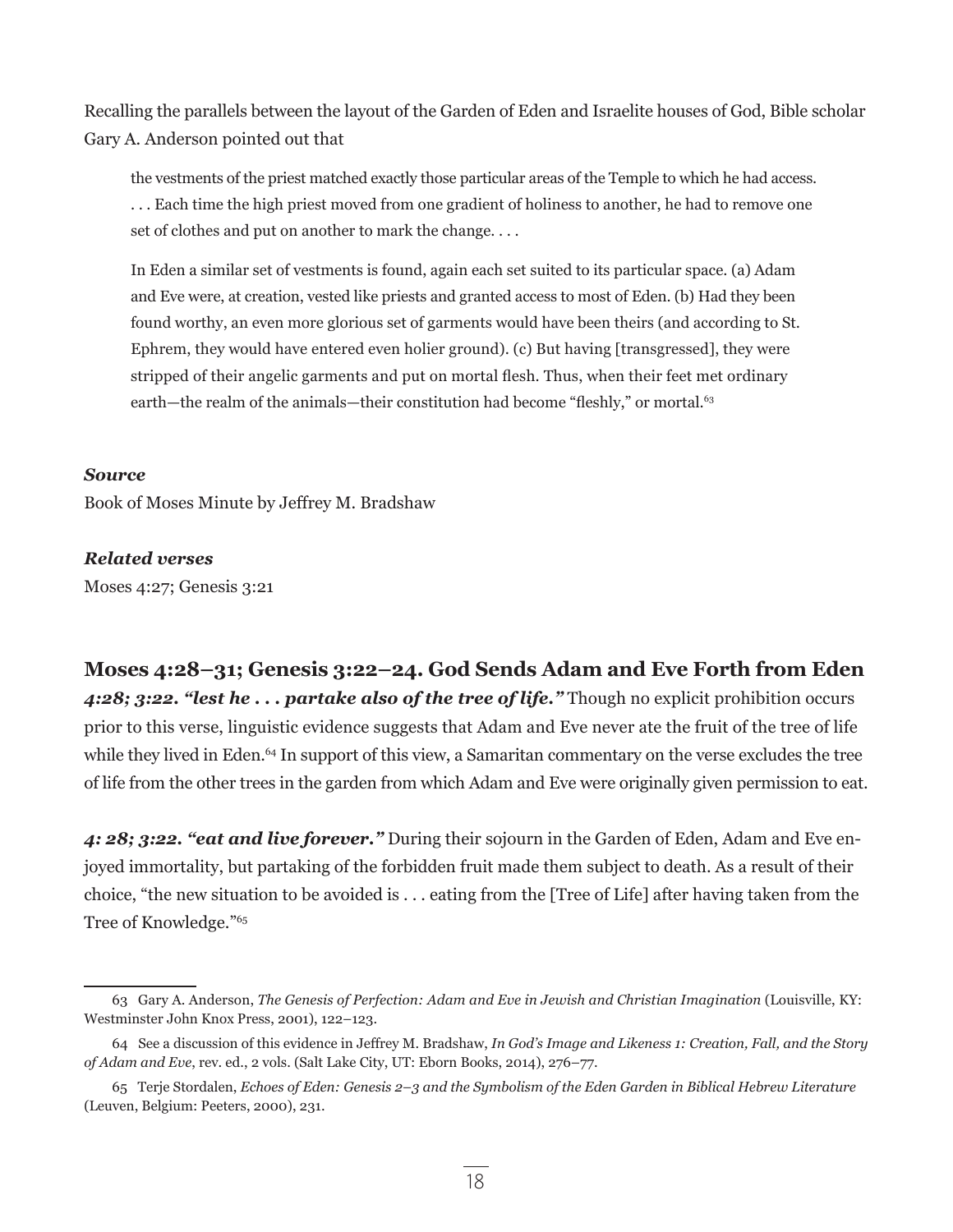*4:31; 3:24. "at the east of the Garden."* The entrance to the garden—and presumably the only means of accessing it—is on the east side, at the end farthest from the mountain of God's presence.

*4:31; 3:24. "cherubim."* The term, which is left untranslated, may be related to the Akkadian *karibu* ("intercessor") or *karibi* ("gatekeepers"). In temple contexts, the essential function of priests who act in the role of the cherubim is analogous to the role of the cherubim in the garden: they were to be as sentinels guarding the portals of the temple against unauthorized entry, governing subsequent access to secure compartments, and ultimately assisting in determining the fitness of temple worshipers to enter God's presence (Doctrine and Covenants 132:19).

*4:31; 3:24. "flaming sword."* Translated by Bible scholar Nahum Sarna as "the fiery ever-turning sword," this is a "separate, protective instrument, not said to be in the hands of the cherubim."<sup>66</sup> While the function of the cherubim is to selectively admit those authorized to enter, Hugh Nibley argued that the fire and steel combined in the sword were specifically meant to repulse the serpent, forever preventing its return to the garden.<sup>67</sup>

*4:31; 3:24. "to keep the way of the tree of life."* The mention of a sacred path leading from the place of Adam's exile back to the garden ends the story on a note of hope. The cherubim will open the way for humankind once it is prepared to enter the celestial paradise and eat from the tree of life (see Revelation 2:7; 22:14). A rabbinic tradition has it that the last divine word that rang in the ears of Adam and Eve as they left the Garden of Eden was *teshuv*, meaning "You shall return!"<sup>68</sup>

## *Source*

Book of Moses Minute by Jeffrey M. Bradshaw

## *Related verses*

Moses 4:28–31; Genesis 3:22–24

## **Moses 4:32. Epilogue**

*"See thou show them unto no man."* This instruction is similar to the prohibition in Moses 1:42: "These words were spoken unto Moses in the mount, the name of which shall not be known among the

<sup>66</sup> Nahum M. Sarna, *Genesis: The Traditional Hebrew Text with the New JPS Translation Commentary*, The JPS Torah Commentary, ed. Nahum M. Sarna and Chaim Potok (Philadelphia, PA: Jewish Publication Society, 1989), 30.

<sup>67</sup> Hugh W. Nibley, *The Message of the Joseph Smith Papyri: An Egyptian Endowment*, 2nd ed. (Salt Lake City, UT: Deseret Book, 2005), 319–320

<sup>68</sup> André LaCocque, *The Trial of Innocence: Adam, Eve, and the Yahwist* (Eugene, OR: Cascade Books, 2006), 31.